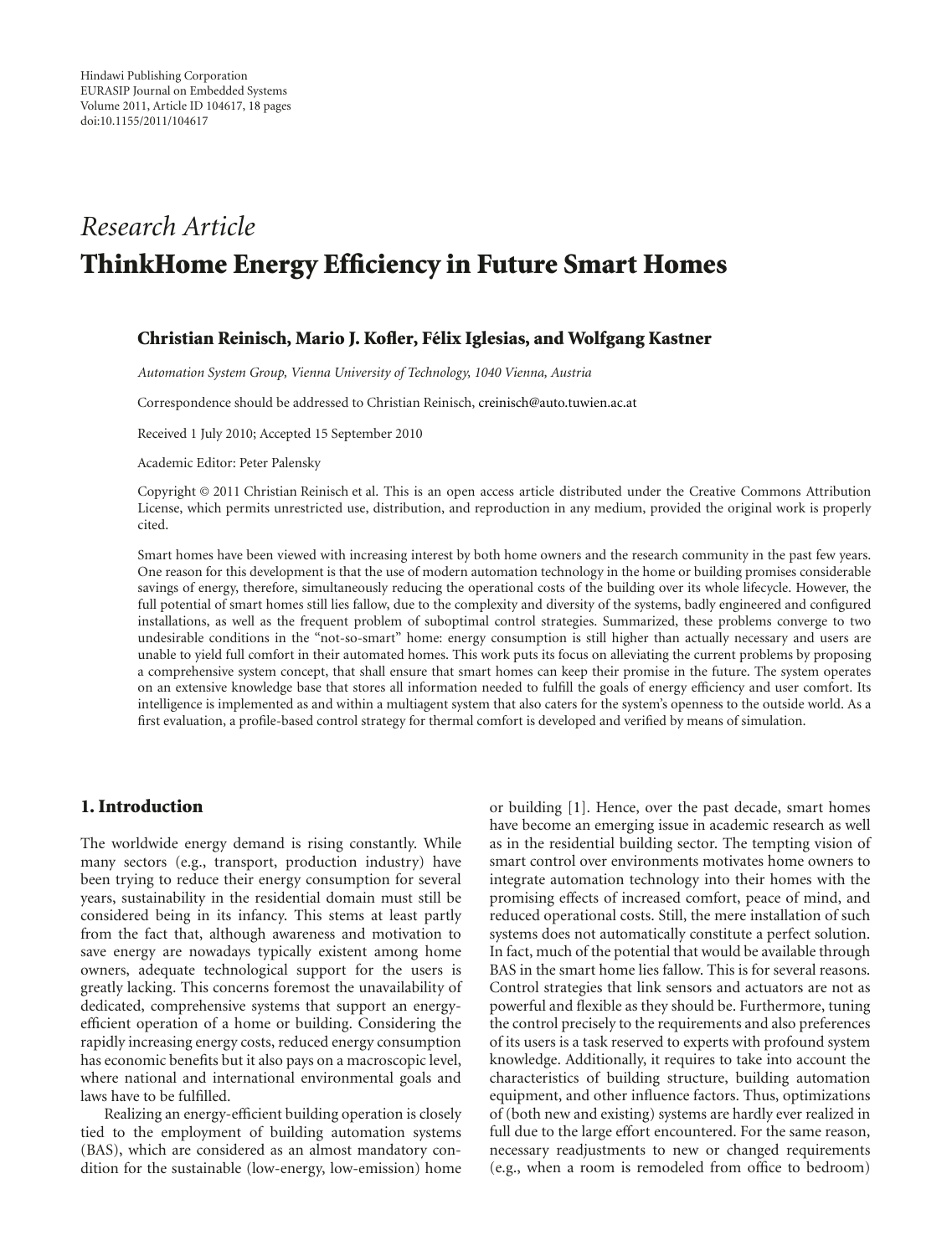are foregone almost as a rule once the system has been installed.

Another shortcoming that BAS are facing today is that the promising integration of household appliances (*white goods*) and consumer electronics (*brown goods*) is not happening pervasively, if at all. The reason is that the integration of these devices is not trivial at the physical layer (e.g., wiredwireless), nor at the network layer (communication), neither at the application level (data semantics). Additionally, such an extension of the BAS scope obviously increases the overall system complexity. However, for full resource conservation, it is mandatory to include major energy consumers such as household appliances in novel control strategies of the automation system.

Apart from the technical reasons that counteract optimal system performance, also organizational factors are influential. Due to the complexity of the systems and the underlying physical processes that shall be controlled (e.g., thermal comfort control), users are often unable to fully understand their system and to apprehend the high number of influence factors that are connected to it (parameters such as building structure, environmental conditions, system/device capabilities, etc.).

To fully unleash the environmental potential of BAS, a new approach to the problem that eliminates the aforementioned shortcomings is imperatively needed. Hence, a novel system concept is required that transparently integrates all different systems of a (smart) home, makes available all important parameters and information, and enables advanced use cases that cater equally for both, energy efficiency and user comfort. Most important, the system needs to support the inhabitants (e.g., to feel comfortable or to save energy) but it must never patronize them. The system therefore has to be able to perceive its environment and to be aware of the users and their actions, thus being able to learn from and adjust to them.

A novel approach to realize the smart, minimum energy, *green building* is taken in this work. The proposed home system concept is termed *ThinkHome*. According to its name, ThinkHome aims at the realization of an intelligent home by introducing semantic context and artificial intelligence (AI) in this future home. The advanced intelligence is realized by means of control strategies that are embedded and cooperate fairly within the highly interoperable ThinkHome system structure that provides transparent access to data, users, building systems, and miscellaneous other services.

In the remainder of the paper, the complete ThinkHome system concept is presented in greater detail. In Section 2, the system architecture is described and system building blocks, related mechanisms, and goals of ThinkHome are introduced. The potential of the system is then illustrated by means of use cases in Section 3. The main system parts, a knowledge base and a multiagent system, are explained in Sections 4 and 5, respectively. In Section 6, an example of an intelligent ThinkHome control strategy is presented, evaluated, and compared with other approaches. In the following section, the ThinkHome approach is set in context to related work. Finally, the work is concluded and an outlook on future challenges is given in Section 8.

## **2. System Overview**

The ThinkHome system is designed under two main premises: it shall ensure energy efficiency and comfort optimization. While a focus on energy is easily justified with sustainability and economic considerations, the reason to prominently feature comfort originates from the fact that comfort is a main decision criterion for home owners to employ expensive building automation technology. Thus, ThinkHome aims at providing a comprehensive system and architecture for sustainable next-generation buildings. It can be seen as a digital ecosystem due to its collaborative characteristic, where advanced methods and algorithms are applied in order to optimize control decisions as well as dedicated parts to facilitate information availability and access. The architecture of the system is designed to provide important characteristics such as flexibility, modularity, and compatibility in a native way. The underlying structure allows a quick extension, works on different building control standards, integrates devices from different domains formerly left out of BAS (e.g., household appliances), and can handle equipment from different manufacturers. Beyond these features, ThinkHome supports the optimized application of artificial intelligence methods to the building environment, focusing on relevant features like ubiquity, context awareness, conflict resolution, and self-learning capabilities. In this context, the Artificial Recognition System (ARS) project shall be mentioned, which covers many of these aspects and is a major topic in [2]. The works collected in the book operate on mechanisms originally coming from neuropsychology and psychoanalysis and have the common goal to provide computer systems with consciousness (e.g., for situation modeling)—an approach also tempting when thinking of smart homes.

The ThinkHome system moreover considers the building management from an holistic viewpoint, thus going far beyond optimizing each service or application independently, an integrated view that is also demanded by Borggaard et al. [3]. Sustainable operation in ThinkHome is realized by intelligent control strategies that take into consideration a multitude of parameters ranging from building structure over weather forecast data to personalized user preferences. The comprehensive system acts autonomously and automatically towards the system goals and assists the users to reach their preferred building conditions in the most energy efficient way. Thereby, all energy consumer in the home are targeted, that is, the system is not limited to the traditional BAS domains heating, ventilation and air-conditioning, and lighting/shading, but it also considers consumer electronics and household appliances.

In order to implement the previous characteristics, the ThinkHome architecture features two main parts, a comprehensive knowledge base (KB) and a multiagent system (MAS). As shown in Figure 1, the system is completed by the global goal component that is symbolically located on top of the system as well as a historization (data storage) system in the bottom right corner.

The task of the knowledge base is to intelligently maintain all relevant concepts that are considered to be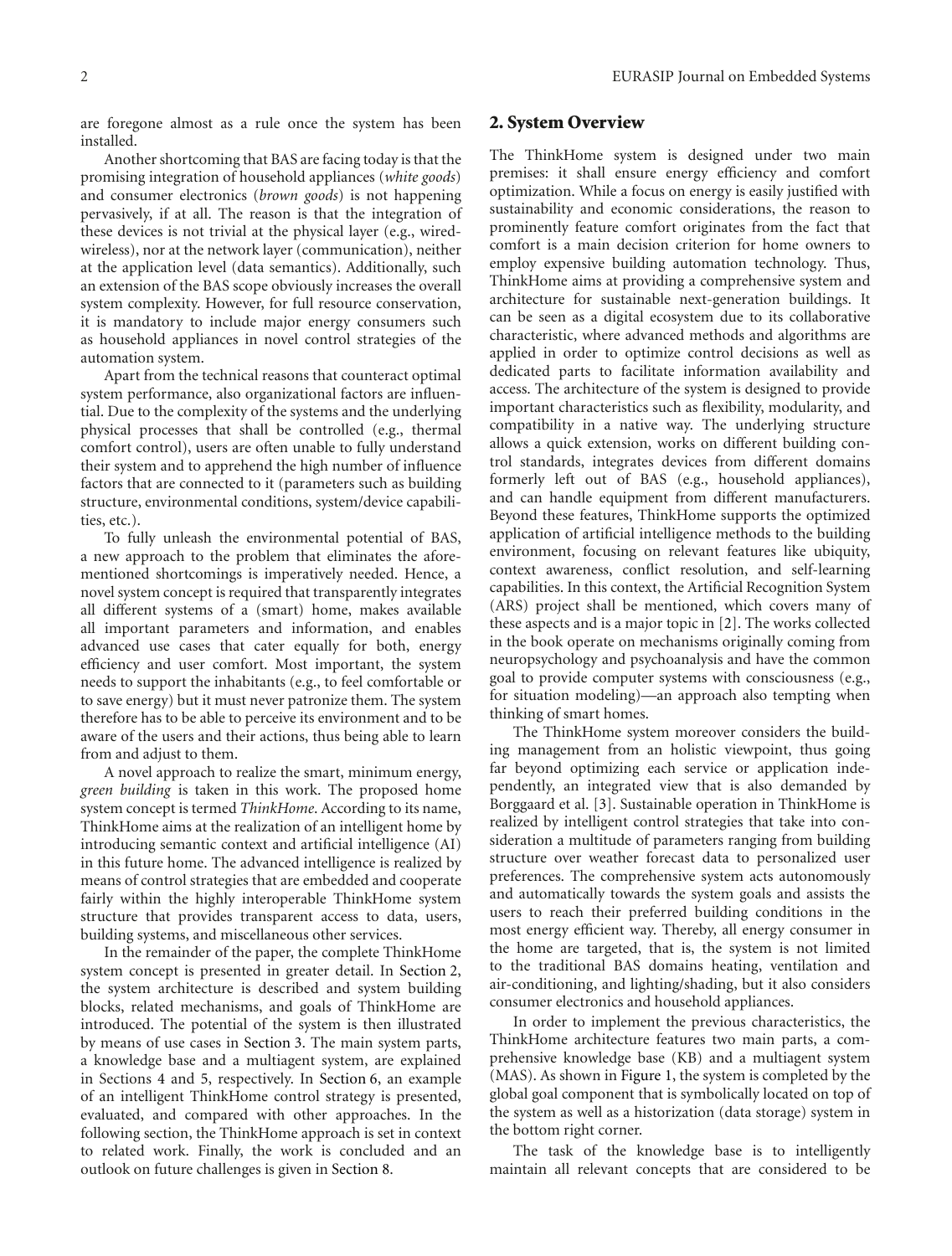

Figure 1: Overview of the ThinkHome system.

influence factors in a smart home. Thus, it stores details on users like their preferences and profiles, current occupancy and activities (i.e., context), as well as schedules. Likewise, also weather data and building conditions are conceptualized mainly to enable dynamic optimizations. Furthermore, the KB keeps information about the building: it integrates data already collected during the architectural conception and construction process of a building, in particular comprising data on the building structure, building orientation, used materials, and related properties of these items. It also stores information on all resources (e.g., devices) that are available within the smart home, including energy-related aspects. Viewed in a global context, the KB is the foundation for the MAS and basically supports the system to infer the most appropriate building control strategies, that is, those that are most energy efficient and comfort oriented in the current situation. Additionally, the KB functions as an abstraction layer of the underlying BAS. As it is not relevant for control strategies to be aware of the concrete installations in the building, but rather of the services they offer, the KB provides a generic and integrated view of the different devices, networks and related functionalities to the higher system part. Taken together, this part of the system represents the shared vocabulary used by the MAS for execution of advanced control strategies. It is therefore fundamental in grounding ThinkHome.

Located on top of the KB, the intelligence part of the system is implemented as a multiagent system. This approach was chosen for two reasons. First, MAS is a powerful logical methodology that perfectly complements the previously identified necessities and requirements, mainly in terms of distributed intelligence, for providing encapsulation on a

possible local distribution of components. During operation, the MAS makes use of the data and knowledge about the system that is stored either explicitly or that can be inferred from the ontology model in the KB. This variety of information allows the MAS to execute advanced control algorithms and strategies that are enriched by a multitude of influence parameters and mainly rely on mechanisms from artificial intelligence (AI). These control strategies are embedded in different agents, where each agent pursues its own task and goals but can cooperate with other agents to also solve more complex problems. In order to be aware of the environment, the agents retrieve information from the knowledge base. The KB always keeps a current representation of the system state (i.e., a process image), while historical data are collected in a dedicated back-end data storage system (cf. Figure 1). Other dedicated agents realize further interfaces of the overall system to the users, the BAS, and other miscellaneous services (e.g., remote server synchronization).

helps to retain the required autonomy and even permits a

ThinkHome's structure, based on a smart and vivid agent information exchange, also facilitates the integration of context awareness methods and self-learning capabilities. Agents initiate actions relying on data from the smart home stored in the knowledge base or the history storage. This data can later also be analyzed to create profiles or benchmarks, compute predictions, refine the agent parameters (believes, goals), select control algorithms, or tune their parameters.

The comprehensive ThinkHome approach also considers two aspects frequently forgotten in other systems: a usable interaction between the system and its users and an unobtrusive yet ubiquitous integration of the smart system in the daily context. Both promise a higher user acceptance and satisfaction with the system, but demand that the system is capable of automatic and mostly autonomous control of the environment. Unobtrusive action of the system is for example enforced with the help of learning and context awareness mechanisms that help the system to transparently act on behalf of its users without demanding any direct interaction of them. One example on how these properties can be implemented within ThinkHome is outlined in Section 6, where the smart home tries to learn from the users by just observing them in order to be able to predict their desires, act ahead autonomously, and finally also assess their level of satisfaction.

ThinkHome also passively contributes to energy efficiency, because users may take part actively in the control process, if they wish to. With the help of the extensive amount of data available in the system, users can be provided with periodical energy consumption reports and hence get feedback on their actions which can increase their energy awareness. One possible and particularly unobtrusive way to deliver this feedback is ambient displays, a technology that visualizes diverse aspects of energy or water consumption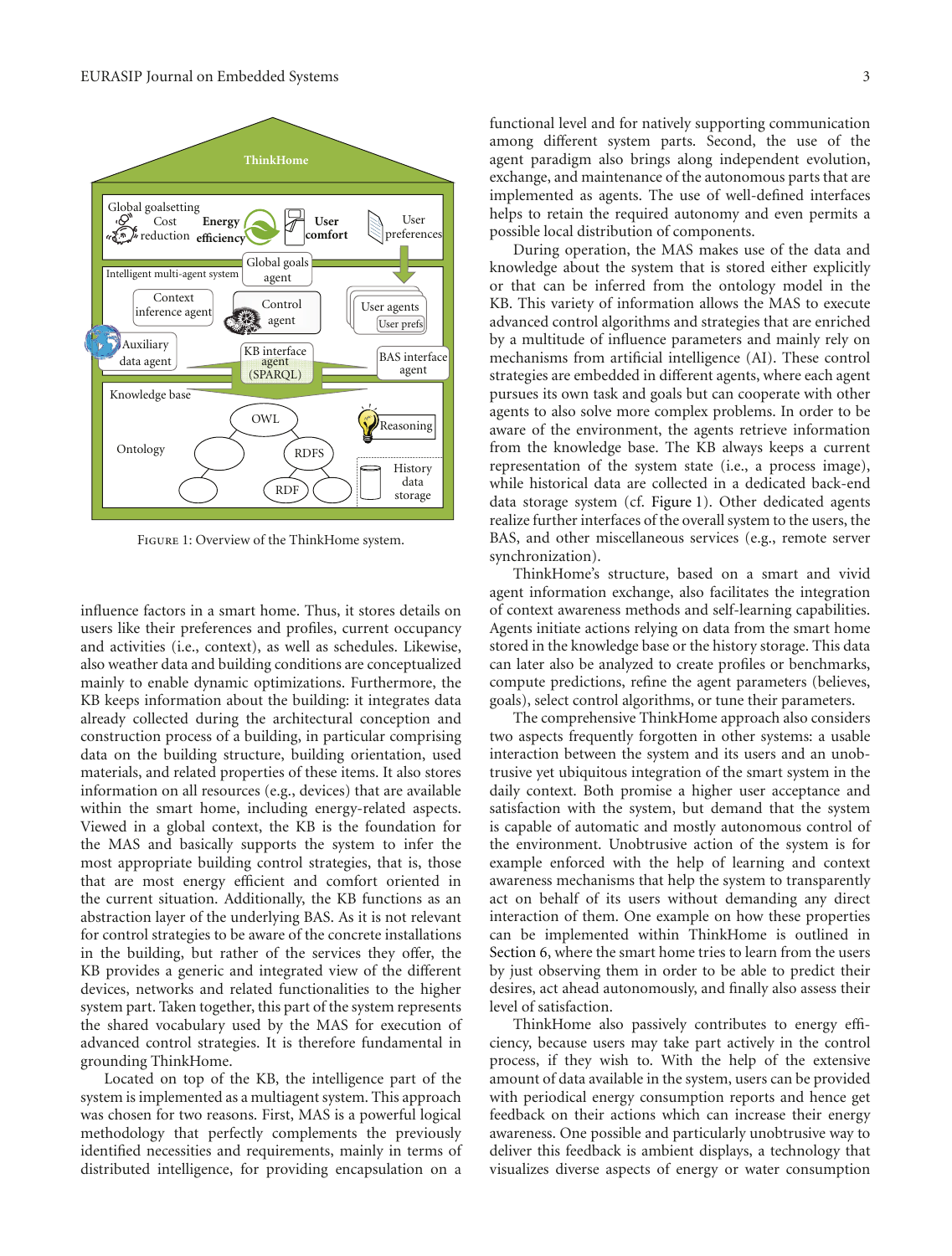with the help of, for example, colors that then function as more abstract consumption indicators [4]. The ThinkHome system can also provide information on how to conserve energy by means of practical savings advices, for example, by recommending to open the shades before turning on artificial lighting. On a larger scale, it is also envisioned that multiple ThinkHome systems (installed in different homes) could be linked and exchange data on new control strategies, compare historic data and trends, or even cooperate to achieve certain goals (e.g., implement novel demand side management concepts) [5]. Finally, the combined ontologybased MAS approach is especially beneficial considering the complexity and heterogeneity of the involved disciplines: home automation, knowledge representation, modeling and processing, AI, machine-learning, and context awareness. Mechanisms from all these domains have to be coupled in an intelligent fashion to implement an advantageous control, a challenge solved by the ThinkHome system architecture. The comprehensive system approach is completed by a seamless integration of the intelligent MAS and the knowledge base pursuing an open and well-defined interface definition already from the start.

It can be seen that the wide variety of parameters harvested by the ThinkHome system can apparently lead to an energy-optimized building control if used in a sensible way. This system concept comprises facts that up to now have rarely been included in any smart home approach, thus further promoting the benefits that smart homes and modern automation systems have to offer nowadays. Due to the diversity of considered information, even alternative control strategies that consume very few or no energy (e.g., opening a window) can be weighted and taken into account to lessen energy expenditure.

## **3. Use Cases**

To justify a new technology like ThinkHome, it is important to identify useful applications and scenarios for which the system can provide substantial improvements. The following section therefore investigates different use case classes which exhibit a high energy savings potential especially in the residential sector.

*3.1. Thermal Comfort.* According to the report [6], space heating in residential homes makes up about 57% of the total energy demand in the EU. It is obvious that an intelligent usage of home appliances can lead to a significant reduction of energy consumption. One case would be to link the heating of the rooms with the weather prognosis. This means, that on a sunny winter's day, for example, shutters can be opened in unoccupied parts of the building, to let sunlight traverse windows and transparent doors (solar radiation). Depending on the transmission rate of the glazing, it is possible to achieve a heat gain with this action. Of course this kind of activity just makes sense in parts of the building where sunlight can be expected, which leads to the necessity of having a notion of the building orientation.

The energy consumed for space heating can be further reduced by knowing the thermal inertia of the building.

If, for example, it is known that one room is adjacent to two conditioned spaces, bringing this room to comfort temperature can be achieved faster than if the room is directly connected to the outside. In addition, how the room condition follows the outside temperature depends on the equivalent energy storage mass of the building material. Therefore, thickness and material of exterior as well as interior walls and floors are valuable data when, for example, an optimum start/stop schedule for the heating system has to be provided. This heating control is closely related to the occupancy and usage of the building and different areas inside it. For energy efficiency, conditioning of a space has to happen at the latest possible point in time before occupation will occur. This intelligent control can be significantly improved if the thermal inertia of a room are known in advance. Therefore, material, dimensions, and other building physics parameters have to be stored in the system, in order to calculate the thermal properties of a room and with the help of these values influence the heating control.

Two main exterior influence factors are wind and temperature: the higher the draught of outside air, the more pressure is put on the building hull leading to a higher air exchange rate through small gaps between walls and openings. This figure can be measured by the so-called *blower door value*, which quantifies the rate at which air traverses the building hull. Also the difference between outside and inside temperature is a major influence on how much air exchange happens. Consequently, it can be used for thermal calculations.

The opposite use case in the area of thermal comfort is cooling of a space during summer season. With an intelligent control system considering knowledge of weather data as well as building design and shape, the existing energy savings potentials in the field of artificial air cooling can be exploited. If, for example, the weather forecast for the night predicts cool temperatures, the system could drop an artificial cooling strategy in favor of ambient air cooling, in order to lower the temperature in the building. This technique, also known as *night purge*, of course has to be performed in accordance to the occupancy of the building. The temperature of unoccupied rooms can be brought down to a reasonable level while keeping it on a comfortable value in occupied rooms. Also in this case the thermal inertia can be considered by cooling down the room to a lower temperature than necessary and counterbalance this with stored day-heat in the building hull. This activity therefore also performs a natural chilling of the building envelope. If the night WeatherSituation in addition is calm (e.g., no thunderstorms, wind), also natural ventilation can be taken into account by opening windows. Of course an appropriate security policy has to be followed in order to avert burglary. Another possibility to prevent the building from summer overheating is intelligent control of shutters and blinds: closing shutters in unoccupied rooms can create an additional layer of insulation against sun-rays and therefore lower the sun's impact on room temperature.

Directly related with the heating/cooling issue is the control of air quality and humidity. To keep windows shut when extreme outside conditions occur (heat or cold) and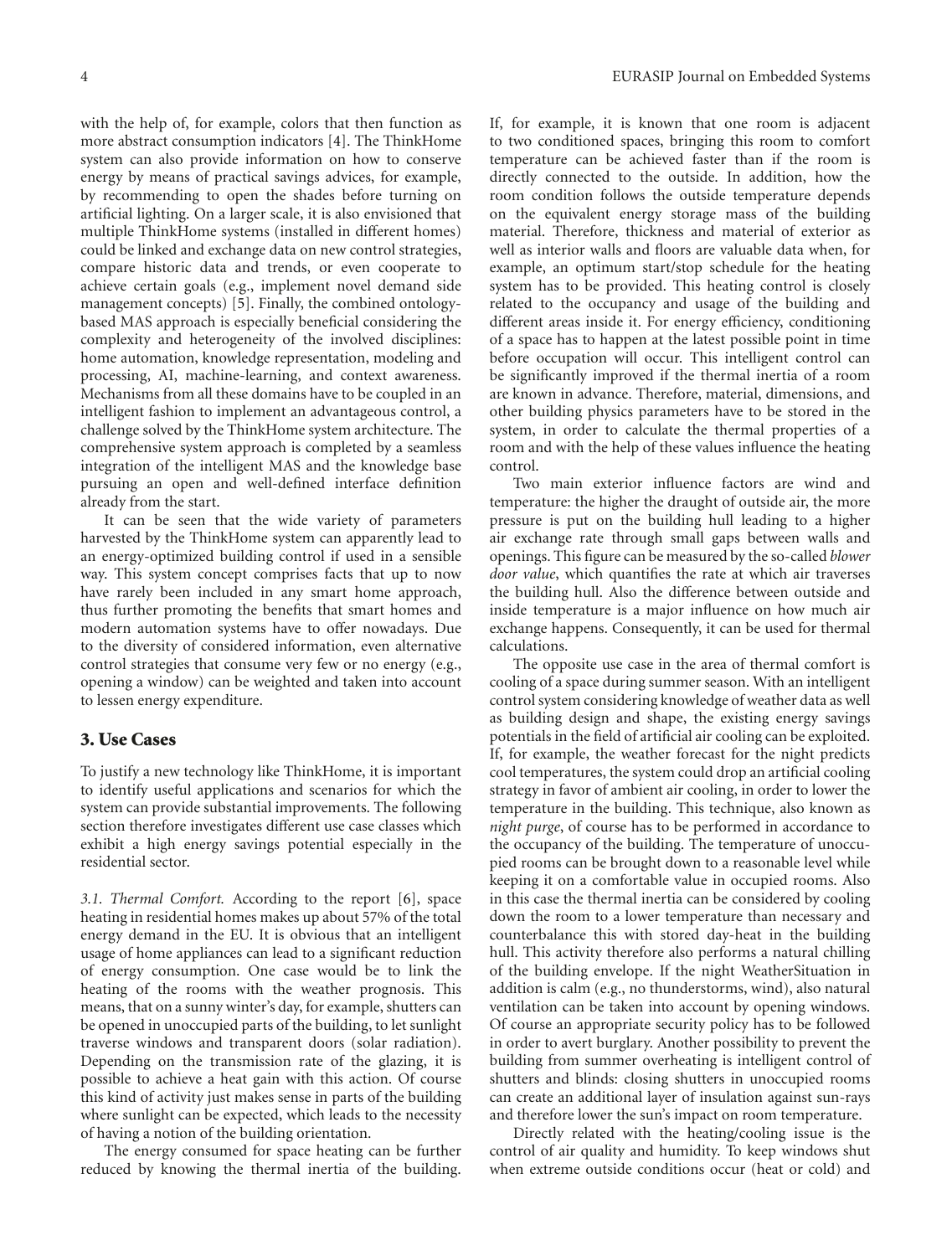rely on artificial cooling and heating is of course a possibility. However, a hygienic air change in a building has to be guaranteed, in order to make users feel comfortable and keep the share of  $CO<sub>2</sub>$  in the air at a healthy level. Air quality can be assured by opening windows and doors or airing the room with the help of ventilation facilities. For the suggested system, it is important to weigh pros and cons of the different possibilities and to draw the right conclusion in accordance to energy optimization and comfort preservation. Again, the action to be taken is extremely dependant on weather conditions and orientation of the building. If a wind sensor senses high wind, it will not be an optimal solution to rely on natural ventilation in occupied rooms. For unoccupied spaces, on the contrary, it is of course an option to open windows and doors in order to perform fast air circulation. On the other hand, natural ventilation may be counterproductive if, for example, during summertime direct solar radiation is experienced. Therefore, a consideration of different possibilities again with respect to energy efficiency and comfort is necessary. Another example is artificial air humidification which is one of the most energy intensive areas in space conditioning, as the air has to be cooled down to a low level to humidify it and then has to be heated up to a comfort level again. In this case, natural humidification can be taken into account by using ambient air if the exterior weather conditions currently permit to do so. The outdoor conditions can thereby be obtained with the help of rain/humidity sensors or via some weather forecast service.

*3.2. Visual Comfort.* For the subjective feeling of comfort, apart from thermal properties, the visual satisfaction is very important. A system taking into account exterior conditions can reduce the lighting necessities for rooms, thus saving energy. One possibility is to improve the situation by intelligent blind control. Aligning blinds according to the position of the sun can lead to an improved lighting situation inside a room. This condition can be measured by sensors (e.g., a luxmeter) in order to ensure that a certain luminosity is provided. The system can, for example, adjust the position of blind lamellae. If this action does not generate a sufficient light intensity, additional artificial lighting can be used to compensate the deficiency. However, it is always important to keep in mind that a user has a need for self-determination. In other words, the user does not like to be patronized by the system. Therefore, actions concerning blind control should preferably be performed when a room is unoccupied. Also in this use case, the weather condition provided by weather forecast services can be taken into account to assure visual comfort. This way reflections can be minimized and a room can be lightened according to its intended usage.

*3.3. Energy-Efficient Operation of White Goods.* Smart homes and buildings are no longer focused exclusively on realizing thermal and visual comfort. The trend in recent years goes in the direction of additionally integrating all kinds of devices found in the home, in particular consumer electronics and household appliances, in the automation networks. Two of the most important standards that support this integration are UPnP [7] and DLNA [8]. These electrical devices hold a major share of the total energy consumption in the household [9], most obviously already due to the large number found in present day homes. In fact, they contribute to the energy balance in multiple ways (e.g., a washing machine consumes hot water and electrical energy). For this reason, a smart home system must also deal with a maximized energyefficient operation of the major appliances typically found in the household (i.e., white goods such as washing machines, dishwashers, refrigerators but also electrical water heaters). Basically, the system must differentiate between two major types of appliances when reviewed under an energy perspective: devices that run continuously (e.g., the refrigerator) and those that are active (a)periodically (e.g., a dishwasher). For devices belonging to the first kind, only their operation may be optimized, that is, the amount of energy consumed during their regular use may be reduced. In case of a refrigerator, this could mean that its cooling power and thus the consumed energy are automatically adapted with regard to its content. If, for example, the refrigerator is filled 90%, the cooling will require more electrical energy than at the beginning of the week when it is only filled 20%. The amount of food could be detected automatically and used as an input parameter for a control strategy. This approach is also applicable to the latter category of devices, for example, a dishwasher programme (water temperature and duration) can of course be tailored to the amount and type of dishes inside. However, the ThinkHome system offers much more powerful tools for energy optimization. Once all appliances are integrated in the smart home system, the system is able to determine the most efficient starting time for this class of devices. For example, the start time of a dishwasher can be aligned with the weather forecast: if there is a high possibility for sunshine around noon, the energy for the dishwasher can be obtained from the photovoltaic system installed at the rooftop, which justifies a delay of the scheduled start (if there are no other constraints such as people coming home early). Similarly, the hot water needed for the washing machine can be generated by solar panels. While these examples represent the most sensible use of local energy producers, it can easily be extended to interact with smart grid and demand side management applications, as these deal with distribution or time adjustments of loads in general.

*3.4. Energy-Efficient Operation of Brown Goods.* Consumer electronics are devices of everyday use that operate with electrical energy. Often, they are related to user entertainment. Therefore, the comfort aspect plays a significant role in associated smart home use cases. From a technical point of view, most devices only offer two modes on how energy can be saved. One is the widely implemented stand-by mode which however is highly disputed for its sustainability, as energy in the order of 2% up to more than half of the amount of regular operation may still be consumed. The other option is to completely turn off the device and, in the best case, to even separate the loads from the electrical circuit. Unlike household appliances, it is also not possible to defer the operation of consumer electronics to times when excess energy is available.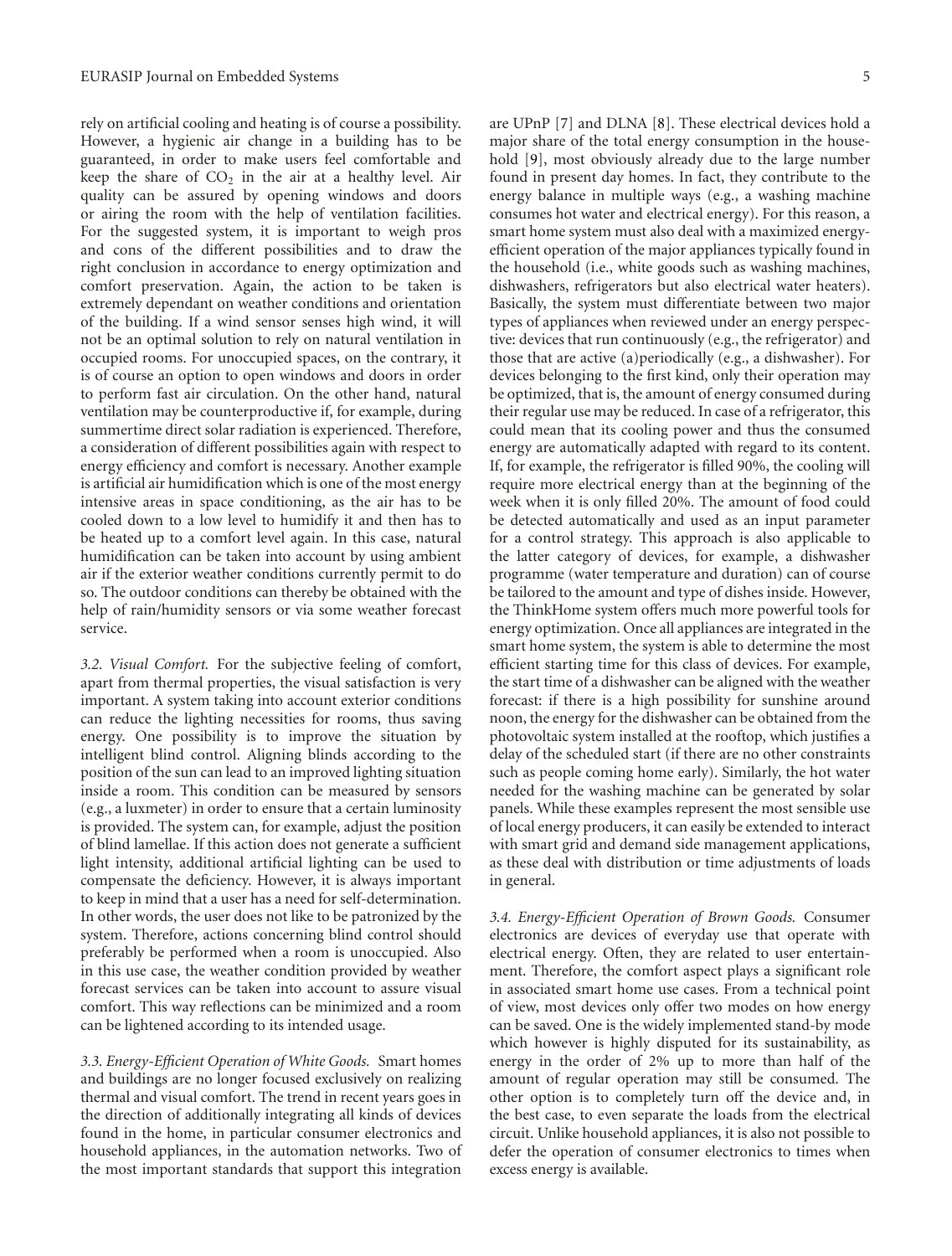Basically, the task of turning off currently unused devices does not require a sophisticated system like ThinkHome. However, it shows that a manual intervention is very often skipped, most likely due to comfort reasons and also not last due to the sheer number of devices typically found in the home. In this case, the context awareness of a smart home comes to help. Through knowledge on room usage/occupancy, devices of a room can be turned off automatically if nobody is present. A more advanced use case features a layered approach, which first puts the devices in a stand-by mode for a defined time, and only afterwards turns them off completely. For example, leaving the room during a commercial break on TV will not instantly lead to turning off the TV, but the intelligent system will wait for some time (and also watch for other activities, e.g., the user going to bed) and then re-evaluate the situation. The system also has to be capable of handling exceptions, for example, the VCR, which must only be turned off if it is not recording. Likewise, it can be powered on right in time before a recording event is scheduled.

*3.5. Miscellaneous Services.* Apart from the major use cases described above, there are some additional services that can be achieved by a smart home automation system. One application could be a presence simulation performed most energy efficiently by the smart home. Another functionality is irrigating the garden and surroundings with respect to the weather forecast. If, for example, a high probability of rain is predicted for the evening, the irrigation of the garden may be delayed. Afterwards, rain sensors can be used as confirmation or denial of the forecast, rescheduling the irrigation task if necessary. This behavior, apart from it being energy efficient, leads to an overall resource-efficient operation as also the water usage of the smart home is reduced. Moreover, the comfort of the users is increased as they are relieved from manually performing these optimization tasks. The system can also be exploited to increase the user's awareness of energy consumption by providing tailored feedback through consumer electronic devices. For example, it is possible to visualize a user's electricity consumption on the TV or to generate detailed reports of the energy demand over a specified period. It is also imaginable that users can define a time for regular feedback as well as to select which loads to monitor. Finally, another savings potential arises from the fact that computers and all other smart home devices produce heat. This heat has to be removed from devices but could subsequently be converted by a heat exchanger and used as supplementary energy-source in other parts of the building.

Of course the depicted controls in the white and brown goods as well as miscellaneous area assume an extensive integration into a home automation network. Some of the explained functionalities are not yet readily available as offthe-shelf products, but it can be expected to reach the desired level of integration in the near future. Some first approach can be seen in the technology described in [10] which allows to intervene in the operation mode of connected electric consumer goods. This way the stand-by energy demand of devices can be extensively reduced and also a feedback to

the user about the energy demand of different devices can be realized. Integration of white goods into a home network such as it is provided by a KNX system is described in [11]. Overall, considerable progress in this area can be expected. Therefore, the use cases of white and brown goods portrayed in this chapter might to some degree be viewed as future oriented; however, they will not be fictional for long when observing the prospering market of smart home equipment.

## **4. Knowledge Base: Ontology**

In information systems, the division of a domain into relevant concepts and its formal representation is known as ontology [12]. The ThinkHome ontology can be seen as basis for the proposed system. All data has to be stored and provided in an intelligent way, supplying the system with needed knowledge. For the storage of information it was decided to use the Web Ontology Language (OWL), mainly because of its formal definition and reasoning capabilities. Furthermore, OWL is one major technology of the so-called Semantic Web. This additionally supports the openness of the ThinkHome knowledge representation.

As already mentioned, an OWL datastore contains different constructs to create a formal representation of knowledge. The model, which is similar to a database scheme in database design, is constructed by concepts and properties. A *concept* defines a general idea of a possible item in the defined knowledge base. For the suggested ThinkHome ontology, such concepts are for example WeatherInformation including all data concerning immediate exterior circumstances or HumanActor describing the group of human system users. In most ontologies constructed from scratch, it is desired to organize the identified concepts in a subsumption hierarchy, which means in a superclass/subclass connection. *Properties* are the relations between these concepts and can be differentiated in two kinds: *object properties* which establish connections between different concepts and *datatype properties* which connect concepts with values of a specified datatype. The last basic elements which represent the data are *individuals*. These are distinct from the conceptual model and act as concrete instantiations. For example, in the field of building information this would be a particular wall separating two defined rooms or a specific window type.

In addition to defining simple relations, several logical restrictions can be put on these basic elements as to create more complex dependencies. One example would be an anonymous superclass restriction, which allows membership in a class to be defined through logically combined properties of a set of individuals.

OWL, in the majority of the cases, is restricted to some form of logic such as description logics (DL) in order to make it decidable. This means when DL is enforced, a so-called DLreasoner (e.g., Pellet [13]) can infer new information from the ontology. As OWL is an open standard, ontology reuse as well as integration into other projects is possible.

The vision of ThinkHome is to create a comprehensive knowledge base which includes all the different concepts needed to realize energy efficient, intelligent control mechanisms. The information base brings together different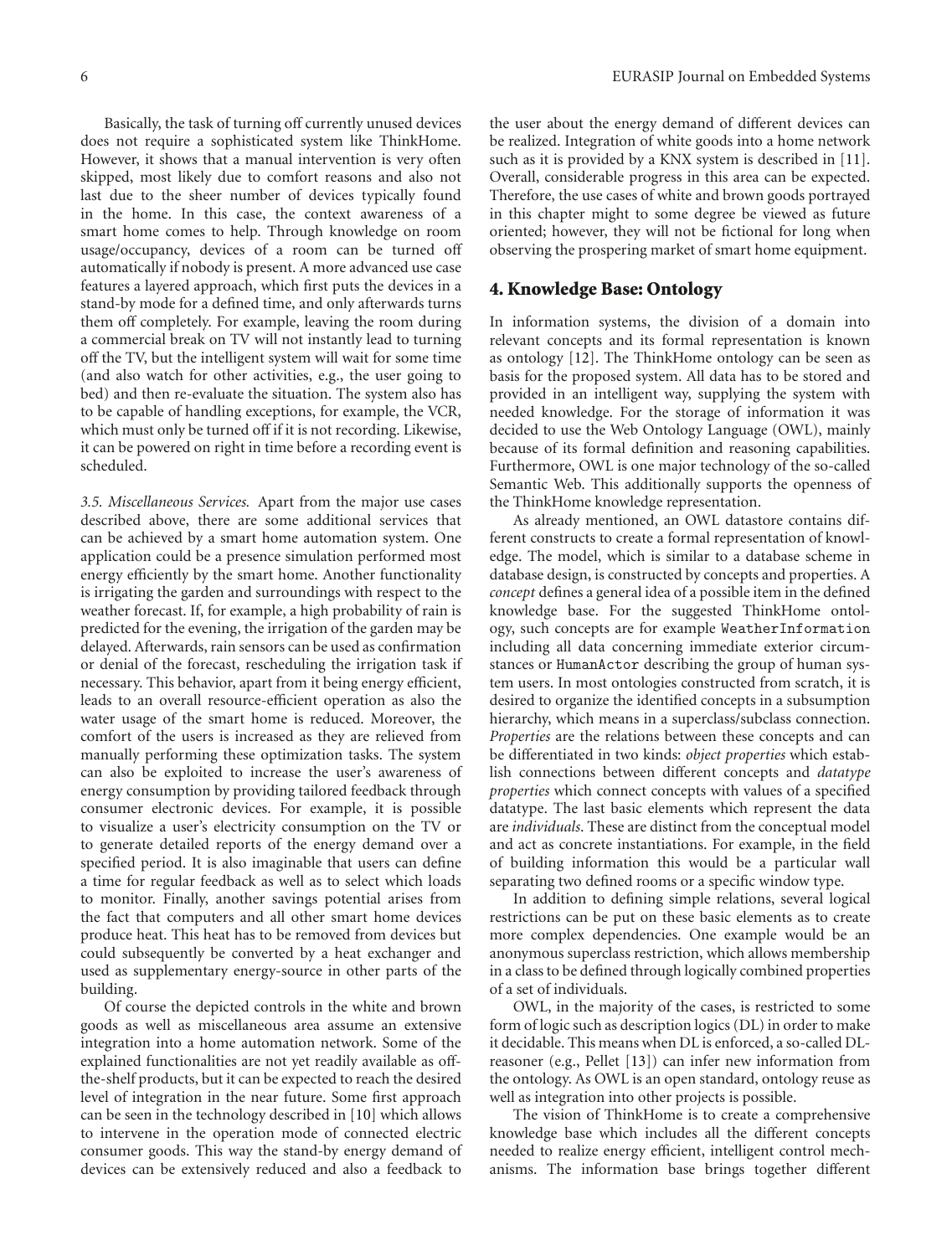

Figure 2: Knowledge base top level concepts.

branches of control information which all can be seen as *universe of discourse* for the intelligent multiagent system. The multiagent society can subsequently query the facts stored in the ontology, thus enabling intelligent decision making.

Figure 2 shows the main branches of the ontology. This division may not be seen as physical separation of knowledge, but merely as logical segmentation of core concepts. First and foremost the storage of *building information* is of great importance. As already discussed in Section 3, the storage of building characteristics can support optimized control strategies striving for energy-efficient operation of the smart home. It is not feasible for a user to enter all these values manually due to the huge effort and lack of knowledge. Thus, an automatic approach is favored. Therefore, for the ThinkHome system, the inclusion of data stored in a building information model (BIM) was considered.

A BIM is a data exchange format used by architects, construction engineers, and building physicists among other parties involved in the construction process of a building. Each of these stakeholders adds domain knowledge to a common model which keeps information of the whole building lifecycle (except the operational phase). As a consequence, the model serves as a valuable source of information. There exist several open formats of BIM, where the Industry Foundation Classes (IFC) and the Green Building XML (gbXML) can be seen as the most popular ones today [14]. gbXML was chosen for application in ThinkHome, because the format focuses on the exchange of information for energy simulation and calculation, and therefore stores facts that are helpful for the focal point of the proposed system. Through the information retrieved from the BIM, we obtain enough concepts to model the whole building including wall layers, window sizes and types, door sizes and positions, room area and volume as well as assigned room purpose and orientation of the building. Subsequently, exact calculation of the building behavior with respect to thermal mass and room arrangement becomes possible. This is especially beneficial for an energy-efficient provision of thermal comfort (cf. Section 3).

In the ThinkHome project, a transformation from gbXML to the OWL language format was carried out by Extensible Stylesheet Language Transformation (XSLT) documents. This straightforward approach allows to integrate all data already collected by former engineering parties and store it in an intelligent way as OWL document. The Web Ontology Language allows to classify the concepts retrieved from gbXML and, due to the formal definition of the language, also reasoning on the data becomes possible.

Apart from concepts relating to the building, also *actor information* about the users of the system has to be considered. Users in this case can be either human users, but also system agents. The reason for this is that the ontology builds the foundation of a multiagent system in which intelligent actors can take autonomous actions on behalf of the users. For humans, the knowledge base must know different characteristics (e.g., age, gender) and also keep a user profile (cf. Sections 5 and 6). In the user profile, the preferences of the users are stored. These profiles are an aggregation of atomic actions residing in the ontology as processes.

A *process* is a concept containing elementary operations that are used to describe the users' activities. Certainly also basic system processes are kept in this part of the ontology. Very important, with respect to the use cases depicted earlier, is to consider *exterior influences*. These weather and climate data can be used to infer the proper action and perform tasks most energy efficiently. In addition, this information can be exploited in order to guarantee user comfort, for example, by natural lighting through sunlight (cf. Section 3). *Comfort information* is a smaller part of the ontology which nevertheless can be seen as core concept: it stores various aggregations of elementary measurement units (e.g., temperature, humidity, luminosity) and therefore provides a notion of comfort to the system. Most of the measures can be retrieved from the building information unit, as the data imported from gbXML includes a vast amount of measurement units of any kind. In the *energy information* branch reside different available energy providers and their trading conditions. This information is especially valuable when envisioning the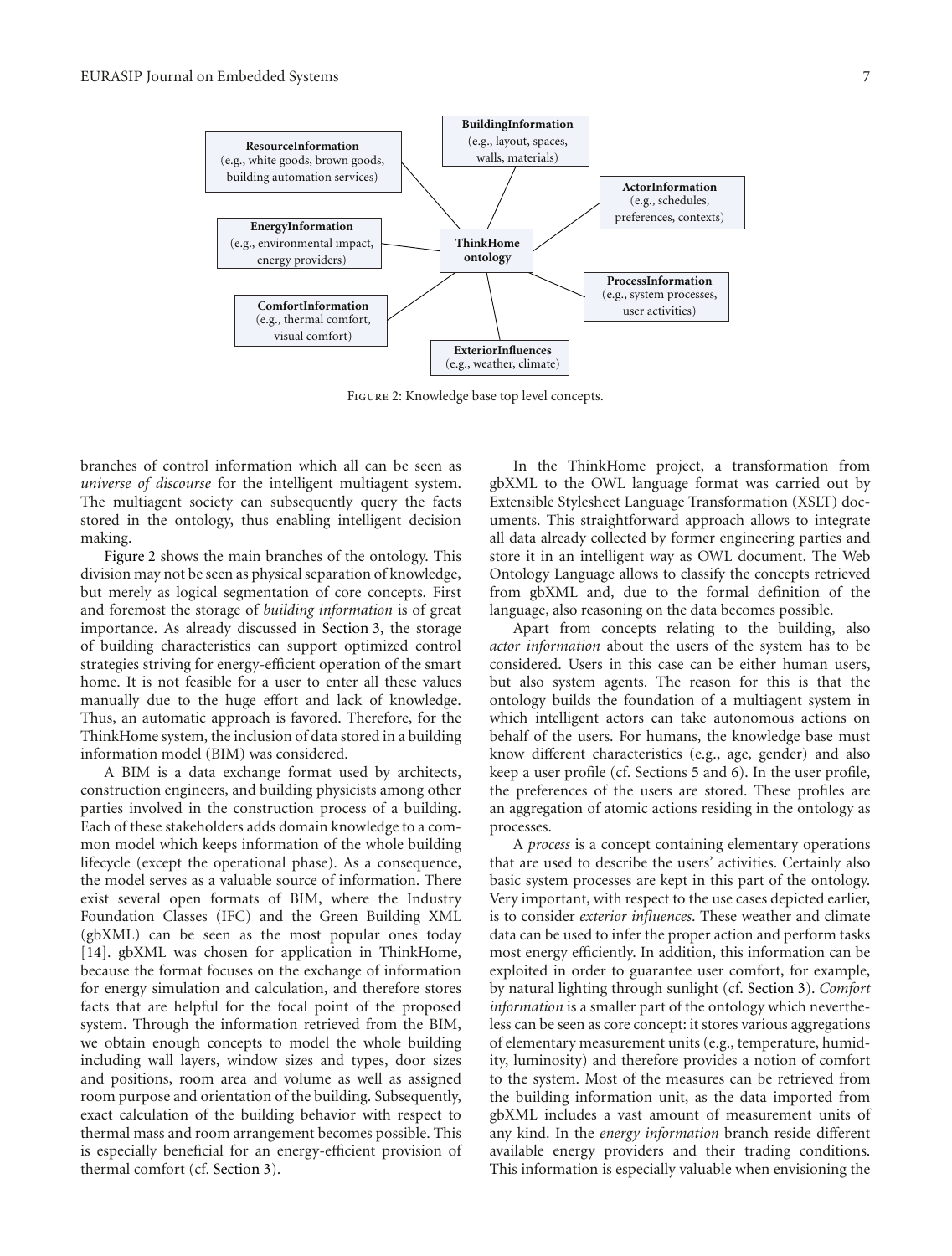integration of the ThinkHome system into a smart grid, as the ontology can provide the momentarily best option for energy consumption or recovery. This part of the ontology also keeps energy schedules for different occupancy states and scenarios (e.g., day, night, weekends, holidays) and this way allows to anticipate consumption peaks. Furthermore, it is important to have an idea of the provided building automation services, as well as equipment available in the smart home. This *resource information* branch includes white goods, brown goods, and automation networks hosting lighting, shading as well as heating, ventilation, and air conditioning (HVAC) devices. As the automation networks can be of different types, protocols, and manufacturers, it is valuable to represent them as concepts in an ontology. This way, their definition can be generalized, which in turn supports the transparent integration and communication across the different networks. In addition, energy producers like solar collectors or a thermal heat pump are stored in this section. Hence, a complete model of the energy consuming and producing landscape available in the building is depicted in the knowledge base [15].

Especially for the last core section, approaches dealing with dynamic data and historization of information have to be kept in mind. A recording of historic sensor data can be valuable for performing trend analysis or generating updated occupancy profiles as pointed out in Section 6. As the described knowledge base can only provide an instantaneous reflection of the system's state, a proper transition into a historical permanent storage becomes necessary. Obviously, not all of the information needs to be represented as historical data as large amounts of information are known to be highly static (e.g., building information). Therefore, just a subpart of the global knowledge base has to be considered for historization. Possible comprehensive environments for managing large-scale ontologies as RDF triple store are the Virtuoso Universal Server Project [16], as well as the JENA Semantic Web Framework [17].

#### *4.1. Benefits of Using OWL*

*4.1.1. Query Language.* Additionally to an intelligent storage of building and process information, it is of course important to be able to question the knowledge store for these data. Just like SQL being the query language of relational database systems, SPARQL [18] is the interrogation mechanism of the Resource Description Framework (RDF). Furthermore, as RDF is the foundation of OWL, the SPARQL language can subsequently be used to query the ThinkHome knowledge base. RDF stores data as triples in a labeled-directed graph. As a consequence, SPARQL works on graphs and triples which can be combined using variables. For the ThinkHome system, it becomes possible to retrieve selected information about the building and ongoing processes with the help of this query language. For example, with the information retrieved from gbXML and stored in the ontology, it becomes possible to find out specific information of a room or the whole building. A simple SPARQL query can extract areas and volumes as well as the appropriate measurement units of the different rooms in the building (cf. Listing 1).

| PREFIX gbOWL: <http: <br="" www.auto.tuwien.ac.at="">gbBuilding.owl#&gt;</http:> |
|----------------------------------------------------------------------------------|
| SELECT ?id ?name ?a ?aunit ?vol ?volunit                                         |
| WHERE.                                                                           |
| { ?gbXML gbOWL:hasAreaUnitValue ?aunit.                                          |
| ?gbXML gbOWL:hasVolumeUnitValue ?volunit.                                        |
| ?area gbOWL:hasNativeValue ?a.                                                   |
| ?volume gbOWL:hasNativeValue ?vol.                                               |
| ?spc gbOWL: containsArea ?area.                                                  |
| ?spc gbOWL: containsVolume ?volume.                                              |
| ?spc gbOWL:hasIdValue ?id.                                                       |
| ?spc gbOWL:hasNameValue ?name }                                                  |

Listing 1: SPARQL Query: Room Areas and Volumes.

This information alone can already be used to optimize the on/off heating schedule according to the space that has to be heated. Similar queries can be created to determine which rooms are adjacent to each other and to obtain the thickness as well as material of interior and exterior walls. With the data retrieved from the gbXML model, it is also possible to exactly determine the position of windows and doors and therefore take sunlight into account to reach thermal and visual comfort as previously discussed in Section 3.

An update of specific data triples in the ontology can be accomplished by SPARQL/Update queries (SPARUL). With the help of this extension of the SPARQL language, it becomes possible to delete and insert triples in RDF data models. Although this addition is not yet a standard for the World Wide Web Consortium (W3C), it is already supported by major Semantic Web technologies like the JENA Semantic Web Framework and the Virtuoso server.

*4.1.2. Inference.* One of the main concepts of OWL ontologies is inference. This ability can be used to perform subsumption reasoning as well as inferring new information out of the stored data. An example is considering weather conditions when choosing an appropriate cooling method. Not every cooling technique is to be allowed for all different weather situations, as it is obviously not desired to rely on natural ventilation when a thunderstorm with heavy rain and wind is currently taking place outside. Therefore, possible weather situations are classified and stored in the ThinkHome ontology as can be seen in Figure 3. The concepts shown are general classifications, as the particular weather conditions in OWL are stored as individuals. As already mentioned, it is possible to reason upon the stored data with the help of a reasoner and subsequently infer new information.

For example, if currently a badweather condition is experienced and an agent pursues a cooling task for a specific room, it is beneficial to know which cooling methods are possible with respect to the current WeatherSituation. Some concept in the ontology can model exactly this situation (cf. Figure 4). In this case, a class CoolingBadCold is provided, which members are defined to be in the class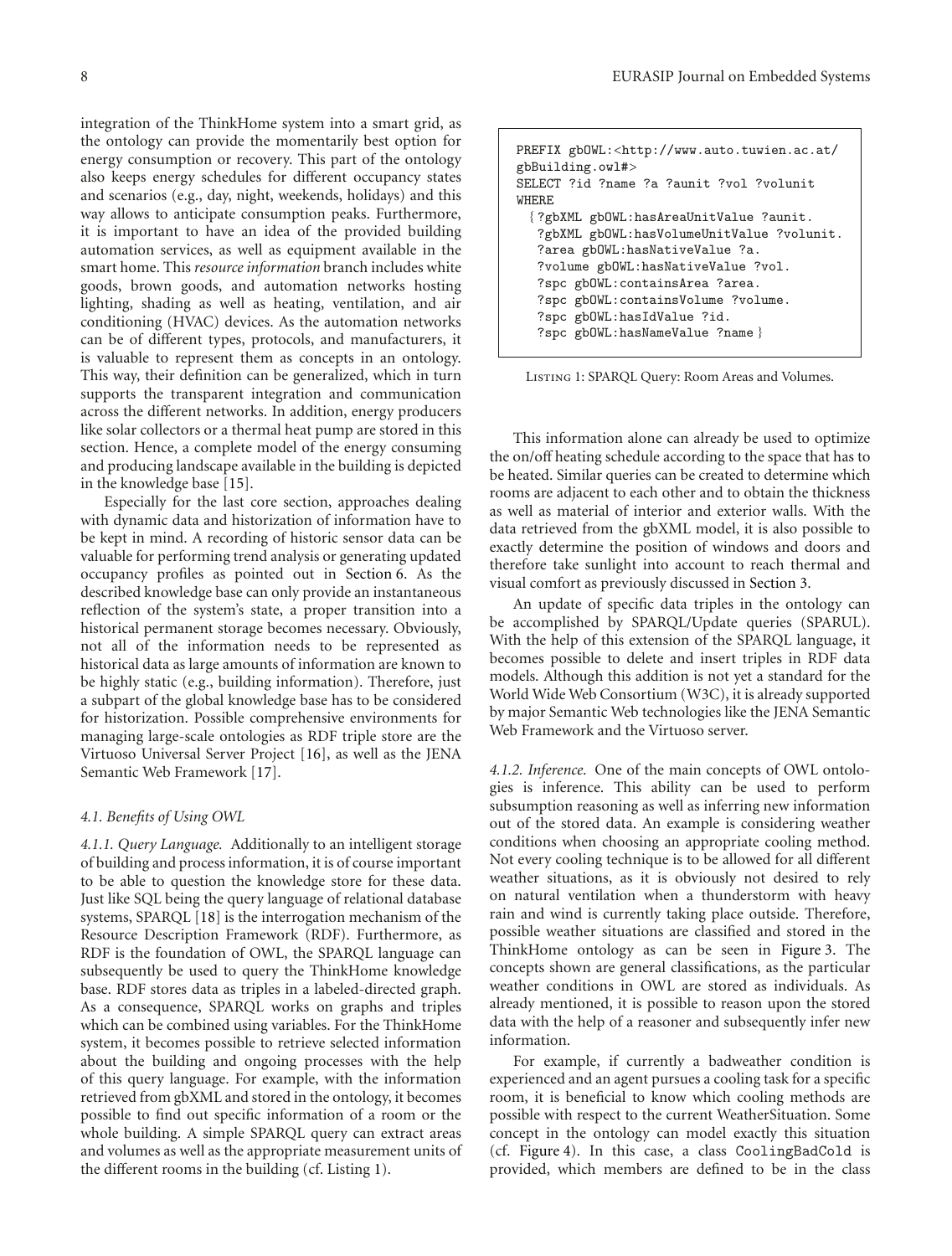

Figure 3: Weather and process information in the ThinkHome ontology.

which permits *a bad and cold WeatherSituation and are not heating processes* (as the agent is searching for current possibilities to cool the room). Therefore, all individuals of this anonymous superclass are to be members of the defined class CoolingBadCold. As can be seen in the *members* section of Figure 4, the reasoning mechanism of the ontology can automatically infer two individuals, which denote processes to be possible in this situation: AirCondition and VentilationExteriorAir. Another cooling process defined in the ontology, namely, OpenWindow, is not inferred to be a member as this action should just be performed in a calm WeatherSituation.

This use case shall underline the manifold possibilities that emerge with the application of an OWL ontology. SPARQL queries, as described before, tend to become inherently easier when ontology reasoning capabilities are used and properly defined concepts are provided. Besides, the described model allows to integrate new weather situations or system processes into the model, which can subsequently

| <b>Description: CoolingBadCold</b>                                                                                               |  |
|----------------------------------------------------------------------------------------------------------------------------------|--|
| Equivalent classes                                                                                                               |  |
| (permittingWeatherSituation some BadWeather)<br>and (permitting Weather Temperature some Cold Weather)<br>and not HeatingProcess |  |
| Superclasses (1)                                                                                                                 |  |
| CoolingProcess                                                                                                                   |  |
| Inherited anonymous classes                                                                                                      |  |
| permittingWeatherSituation some WeatherSituation                                                                                 |  |
| Process<br>and (hasEnergyDemand exactly 1 integer)                                                                               |  |
| Members (                                                                                                                        |  |
| AirCondition                                                                                                                     |  |

Figure 4: Cooling options during a bad weather situation.

be included in the result set according to the logical dependencies between the OWL classes and properties. This makes the ThinkHome system highly flexible, as, for example, different climates and weather conditions can easily be added.

#### **5. Agent Framework**

To realize optimized control strategies that allow maximizing energy efficiency and user comfort simultaneously and automatically, methods from AI need to be employed. An excellent means are multiagent systems, that are not only a software engineering paradigm, but a method that inherently supports distributed intelligence, interaction and cooperation to act towards defined goals [19]. Agent-based systems are further characterized by cooperative problem solving in which some or all agents may take part. Moreover, MAS is designed to encapsulate software parts in agents that can be maintained or exchanged independently and easily.

In ThinkHome, the MAS has the main task to realize advanced control strategies. Thus, it bears the artificial intelligence part in it, which decides on the control strategies and their parameters. Furthermore, it integrates auxiliary data sources and implements context inference as well as conflict resolution services. The MAS is inhabited by a number of specialized agents that are responsible of solving different problem aspects. These agents follow the Belief-Desire-Intention (BDI) architecture model [20]. The overall solution is obtained by cooperation among the agents to solve some problem where some or all agents may take part. The set of different agents is called *agent society*. All agents are interconnected by means of an agent-based framework that hosts the agents and provides services for communication and data exchange among them. A prominent example of such a framework is the Java Agent DEvelopment Framework (JADE) [21].

The sustainable operation of ThinkHome is achieved by the system constantly striving to perform an optimal mapping between the current smart home state, the given user goals (i.e., user comfort), and energy efficiency. To obtain these data, access to the knowledge base is required.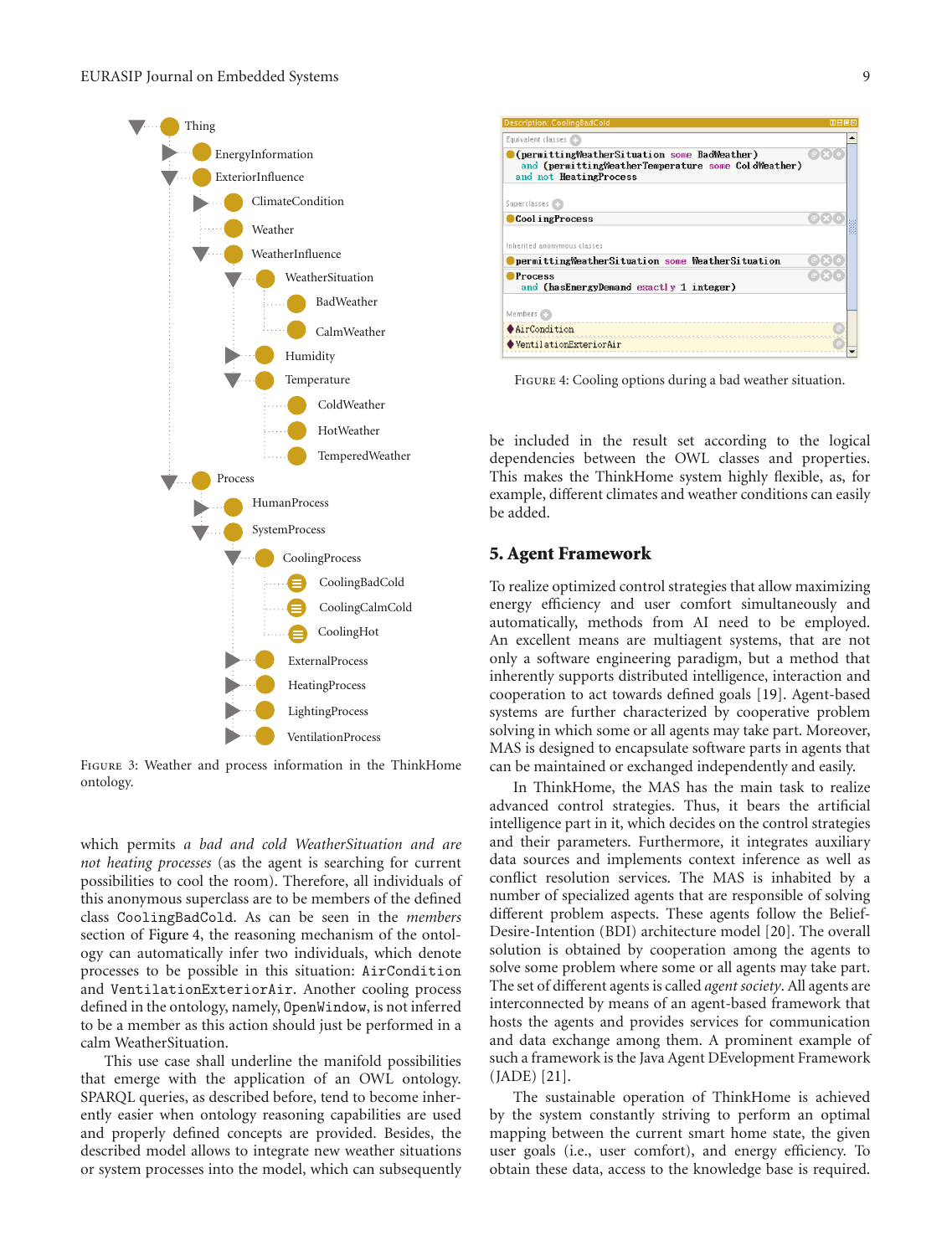Therefore, the agent-based system implements interfaces to the underlying ontology. For interaction with the physical environment, also an interface to the building automation systems of the smart home is designed.

The ThinkHome MAS is specified following the Prometheus methodology [22]. Prometheus provides formal guidelines and a formal notation for a detailed agent and system architecture specification. It proposes an iterative process, during which several design artifacts are created. Prometheus accompanies the specification process from the begin of the design until the implementation. Throughout the specification process, support by a specific design tool named Prometheus Design Tool (PDT (Available at: http:// www.cs.rmit.edu.au/agents/pdt/)) is available. At the end, a formal specification of the multiagent system is obtained, that can now be transformed into programming concepts of different agent-oriented programming languages.

The procedure of the Prometheus methodology is well summarized by Gascuena and Fernandez-Caballero in [23]. Following the methodology, the first step is a (informal) description of the system purpose and functionality called "system specification phase." The main goal is to first sketch the system functionality and purpose, and afterwards to refine it with the help of use case scenarios. In this work, the system description can be found in Section 2 and a selection of use case scenarios is presented in Section 3. Based on the system overview, the major system goals are derived and hierarchically grouped in the next step. This leads to the *goal overview diagram* shown in Figure 5, which presents a hierarchical goal decomposition of the system. Goals are represented as ovals, and arrows emerging from one goal indicate further subgoals. Below a goal, the key words AND or OR are shown that indicate whether all subgoals must be fulfilled to achieve the root goal (AND) or if it is sufficient that one (or more) subgoals are achieved (OR). During this design stage, Prometheus puts the focus more on completeness (i.e., to cover all system goals) than on full correctness of the hierarchy or the decomposition, respectively.

Once the system specification exists, the next step of the methodology, the "architectural design phase," starts. Now it is important to derive the agents out of the previous artifacts, and to model their interaction. An important outcome of this phase is the *data coupling diagram* which prepares the aggregation of system functions into different agents. The intention is to identify functionalities that logically belong together (i.e., that use the same data and are coupled) and that thus can be modeled and implemented as one agent type. The outcome is a set of *agent roles* of the system. Among the agent society, a very loose coupling is targeted (e.g., to allow their distribution to different devices), while within a single agent a high cohesion is sought which indicates that the related functionalities have been grouped (e.g., beneficial for the data flow in the system). In ThinkHome, several different agent roles can be differentiated. The following list gives an overview of the main roles (Note, that a single agent type may represent a set of agents that together solve the problem indicated by the name.) that are mandatory for a successful operation of our system. The different agent tasks are described in natural language.

(i) Control Agent. The Control Agent is the core point for the sustainable, energy-efficient operation of the smart home. It is responsible for execution of the intelligent control strategies that control the building state. For this purpose, the agent takes into consideration the global goals, user preferences, the current system state, and auxiliary data (e.g., current solar radiation) to compute appropriate actions for the underlying building automation system. The control decisions will be made upon both simple control algorithms as well as using artificially intelligent ones, for example, artificial neural networks or fuzzy logic [24]. To master this crucial task, the Control Agent acquires information from several other agents in the system, striving to get a global view of the whole system state.

For example, the agent could be informed that a user will come home in one hour (cf. Section 6, where one possibility to generate this information, namely, profile generation, is presented). The control agent then obtains user comfort values, current sensor values from the building automation system, and additional semantic information that is contained in the KB. The latter is used to enrich the available data and hence get a more complete model of the system state (e.g., request a list of current cooling possibilities for the living room). After computation of an appropriate control strategy, it can be executed by the automation system.

(ii) User Agent. The User Agent acts on behalf of users and has the goal to enforce comfortable environmental conditions for its owner. Hence, each system user has its own user agent which advocates the preferences of its user within the system. The design of the user agent follows the notion that to control the indoor conditions of a building in an energyefficient way, it is most important to reduce the control efforts to the lowest amount possible so that the users still feel comfortable. Therefore, it is mandatory to be aware of the presence, preferences, and habits of all residents, and also to predict future user actions (e.g., computing an occupancy profile for a user). In ThinkHome, this information is kept in the User Agent. This agent further embeds a learning component that is responsible for learning the preferred environmental conditions, habits as well as typical situations and scenarios of its owner during operation. In this task, it is supported by the Context Inference Agent. Additionally, the agent manages a user profile which mainly covers comfort and other preferences, schedules as well as global parameters (e.g., the importance of comfort versus energy efficiency to this user). It also accepts user feedback and provides this feedback to the control agent which can incorporate it in its control strategy.

Since not all possible users are known to the system a priori, persons that are not registered in ThinkHome (e.g., guests) are assigned an anonymous, temporary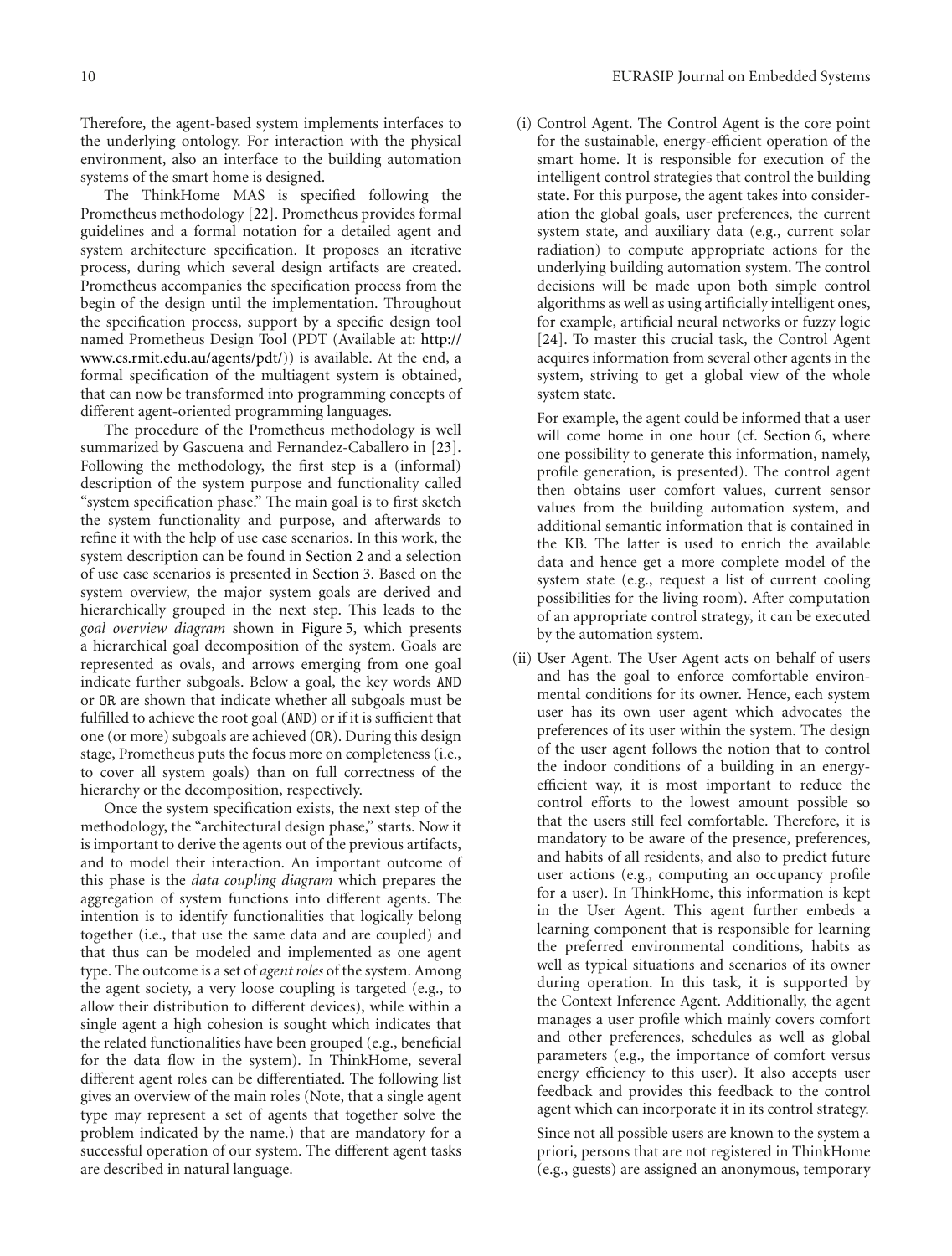

Figure 5: ThinkHome goal overview diagram (partly shown).

User Agent that assumes default values and is dispatched to cater for his/her needs during the visit.

- (iii) Global Goals Agent. Similar to the User Agent, this agent advocates the global goals when control decisions shall be made in the MAS. It is a key component for the realization of energy-efficient building operation. While the whole MAS is designed to work collectively towards the global goals, this agent strives to enforce certain global goals policies. For example, if energy efficiency is given a very high priority by the user, the agent could insist to give the comfort parameters less importance (or inform the user if the deviation of both goals exceeds a threshold). It is therefore also concerned with, for example, the calculation of the energy impact of certain measures, so that it can recommend or promote certain actions to the control agent.
- (iv) Context Inference Agent. The agent can set actions in context with users, location, and time, that is, it can identify activities and build a model of the current situation. This context inference is required for an adaptive, intelligent building control. For example, persons can be identified when entering the building, tracked within the building, and their location is continuously reported to other agents. These can then act upon this information, for example, turn off the lights when all persons left a room. Furthermore, it is important to put user actions in context with the current building state in order to build a better user profile. For example, someone may not like to have the window tilted during nighttime and therefore close it manually. The system can recognize this action and relate it to a control decision that was executed automatically just before and can thus adapt the control strategy to comply to this user's preference.
- (v) Auxiliary Data Agent. This agent provides an interface to integrate additional data from miscellaneous

sources, for example, from Internet-based web services. A typical example is the retrieval of weather forecasts and also severe weather warnings which can be obtained from a local weather station or over the Internet. Another possibility is the access of current energy prices, the announcement of current excess energy to other ThinkHome houses, or the implementation of demand response mechanisms [25].

- (vi) KB Interface Agent. The agent interfaces to the knowledge base and handles all data exchange across the system parts. If initiated by other agents, it uses SPARQL queries to extract information from the knowledge base. The obtained information is parsed, optimized for the use by the other agents, and communicated back to them. In the other direction, information may also flow from the MAS into the knowledge base. In this case, the process is simply reversed, that is, the information is received from other agents and transformed to comply with the knowledge base. For updating the ontology, SPARUL (SPARQL/Update) queries are used.
- (vii) BAS Interface Agent. The BAS Interface Agent acts as interface between the agent society and the underlying automation system of the smart home. On one hand, this concerns the execution of the control strategies computed by the Control Agent. It therefore sends data to the BAS controllers to achieve or keep the desired environmental conditions in the building. On the other hand, it functions as a feedback interface from the building back to the ThinkHome system. This includes the sensing of process values (e.g., change of room temperature), initiating updates in the knowledge base, and generally collecting all information that is requested by the MAS from the automation devices.

The system specification phase ends with a detailed description of the agents, which also marks the end of the agent design. In the following "detailed design phase,"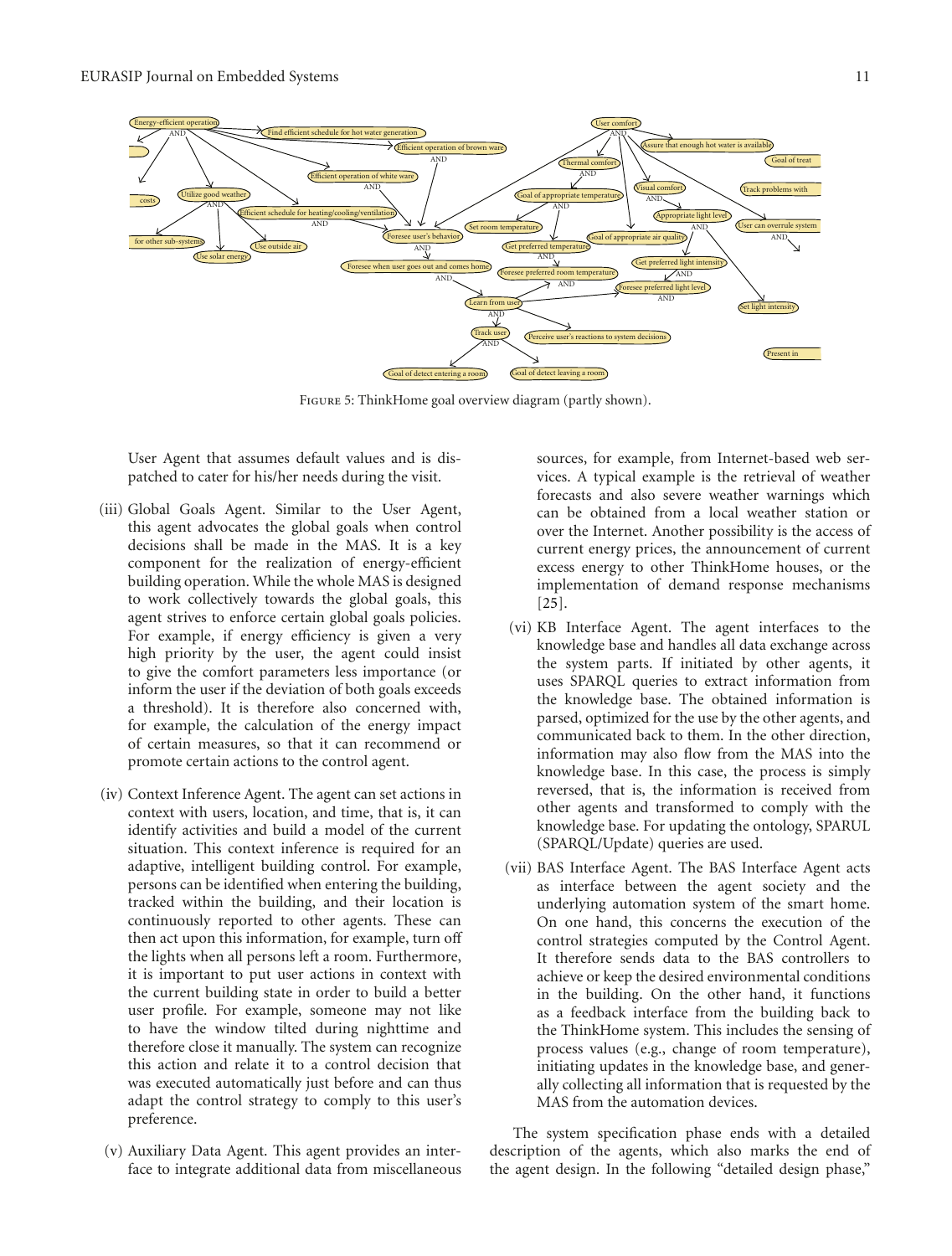Prometheus provides an approach on how to transform the design artifacts into concepts of the JACK agent programming language [26]. This step is obviously very implementation related and furthermore JACK technology specific. However, for the ThinkHome system, JACK does not constitute the first choice for programming the agents. This is mainly due to the fact that JACK is a commercial product, for which considerable license fees apply and the implementation of the framework is not openly available. Fortunately, the implementation of Prometheus agents is also possible in other agent frameworks, in fact the specification obtained from following the Prometheus methodology is generic enough to be implemented in most common agent frameworks. Therefore, the ThinkHome MAS will rely on other established technologies such as JADE or an improved version of JADE called AMES, that specifically targets automation systems [27].

## **6. Control Strategies**

The control strategies are the core part of the intelligent operation of a ThinkHome building. They are responsible for the calculation of all actions (switching commands, start/stop times and many other parameters) that are executed by the underlying building automation systems. The control strategies are implemented in a dedicated agent (cf. Section 5). Hence, they are embedded in the agent framework and can access all information that is available in the system, either directly, by communication, or even by cooperation with other agents. In this section, an example of a control strategy that provides increased comfort and simultaneously reduce the energy consumption is presented. For this purpose, an important aspect of the *thermal comfort* use case is taken up again, namely, the calculation of the *setpoint temperature*. The setpoint temperature defines the ideal temperature of some space, when heating or cooling is required. Normally, the setpoint temperature is a parameter defined by manual control. However, some buildings require a low level of heating during unoccupied periods to avoid condensation/frost damage or to prevent the building from becoming too cold while for others it may be more important to reduce peak heating requirements at startup. This lower temperature is referred to as *set-back temperature*. Setpoint temperature schedules then operate the heating equipment according to a (user) defined schedule at night-time, weekends, or holidays during the heating season. This self-regulation of heating and cooling systems is an interesting possibility that can be exploited to improve the energy performance. However, in a smart home system such as ThinkHome, a realization can be even more ambitious.

The proposed setpoint temperature strategy is based on the concept of profiles. The control strategy is implemented and tested within the ThinkHome framework. For evaluation purposes, a comparison by simulation of the following very common strategies is performed: activation of the heating system depending on simple occupancy data (On/off Strategy), controlling the heating system based on a schedule (Scheduled Strategy), and a combination of both of them (Combined Strategy). To obtain a quantitative assessment,

also several energy and comfort performance indices are defined.

*6.1. Profiles and Profile Generation.* A profile is a set of characteristics or qualities that identify a type of behavior, thing, or person. As far as control theory is concerned, profiles help the control system to be aware of changes in a particular scenario in which it has to take decisions. Thus, profiles offer the control system abilities for better prediction and more context awareness. The use of profiles is based on the fact that inhabitants keep certain habits and trends. Once a control system is aware of users' habits at home, optimized strategies for reaching a good balance between comfort, and energy savings can be designed and implemented. The process of getting significant profiles is best supported by ubiquitous environments. A user's desire must be well understood and resulting patterns of specific behaviors must be thoroughly analyzed [28]. It is important to be aware that control algorithms that rely too much on learning from a user's behavior may run the risk of learning bad control strategies [29]. It is, however, also known, that most users behave in a conscious and consistent way [30].

In this approach, two kind of profiles are used: *comfort temperature profiles* and *occupancy profiles*. While the first class aims at representing the normal desired setpoint temperatures of the inhabitants, the second class pursues comfort as well as energy saving goals at the same time. Using occupancy profiles, the control strategy allows the smart system to predict occupancy and hence better adjust the heating or cooling status with respect to this additional data.

Within the MAS structure, the control agent who establishes the setpoint temperature embeds also the profile management (while the flexibility of the structure would allow a separation in a dedicated control agent and independent agents for each type of profile as well). As far as profiling is concerned, two distinct parts can be differentiated: the *profile generator* and a *profile optimizer*. Figure 6 depicts the different actors that take part in the whole process. It can be summarized as follows. Profiles or patterns are obtained from real data monitored for long time spans. The ThinkHome system may observe the energy usage by smart metering and user behavior by means of the information collected from sensors and with the help of context inference mechanisms. This information is stored in the history storage system (*sensor database*). At the end of each day, the profile generator takes the data of the whole day and generates a daily profile (corresponding to the passed day) which is also kept within the history storage system (*profile database*). As time passes, the daily profile count stored in the databases rises. Therefore, in a second step, the profile optimizer retrieves the profiles accumulated in the respective database and processes them as inputs of the clustering tool. As output, the clustering tool creates a representative profile or pattern (in general an improved pattern), which is subsequently transferred to the ThinkHome ontology. This representative profile now defines the control strategy of the next day, meaning that the control agent will use it to compute its decisions. Apart from setpoint temperature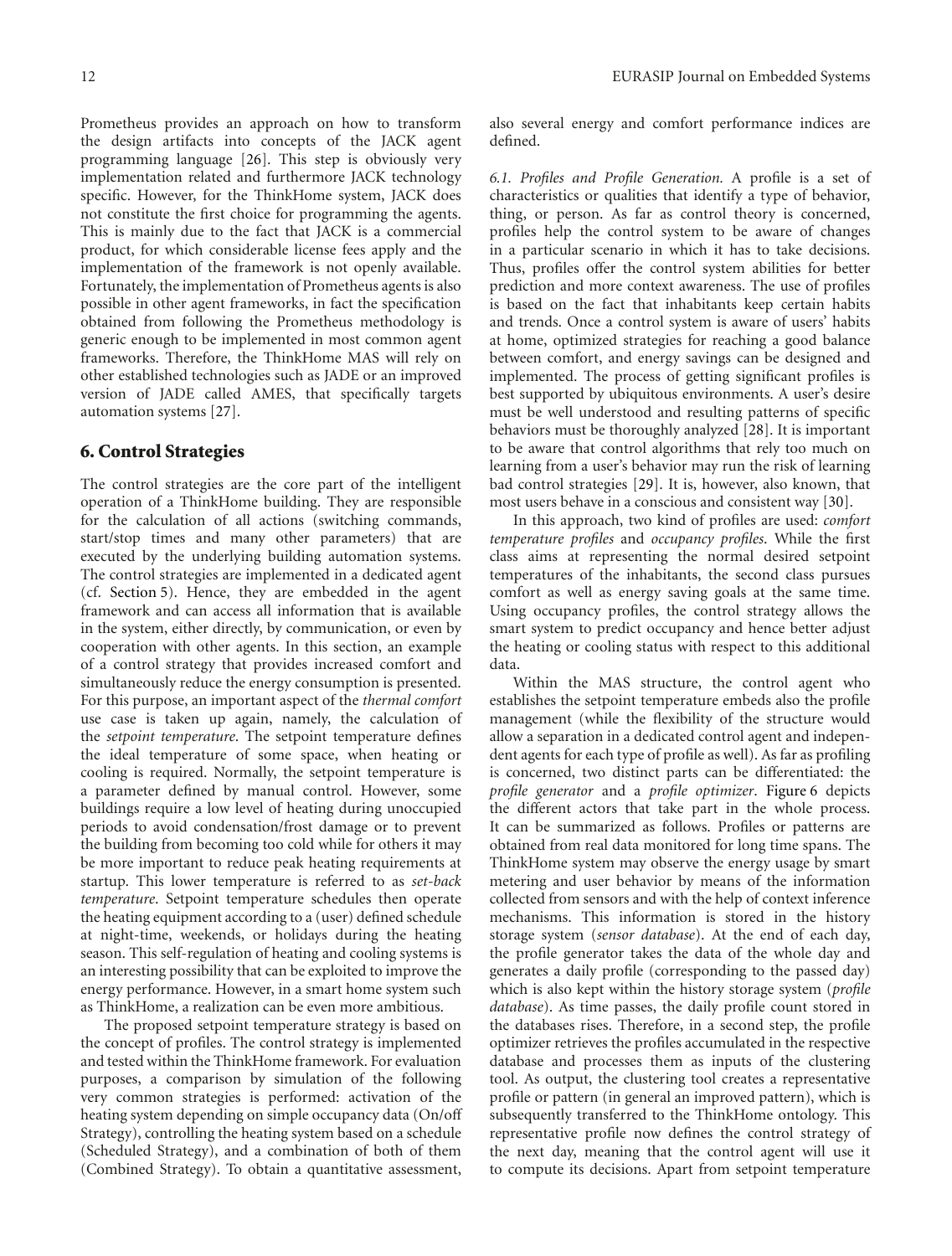| Case        | Occ            | Occ <sub>p</sub> | $t_a$      | $t_b$        | setpoint temperature<br>(output) |
|-------------|----------------|------------------|------------|--------------|----------------------------------|
|             |                |                  |            |              | $Comfort_{P}$                    |
| $_{\rm II}$ |                |                  | $\lt t_w$  |              | set-back temperature             |
| III         |                |                  | $\geq t_w$ |              | off                              |
| IV          |                |                  |            | $< t_p$      | $Comfort_{P}$                    |
| V           |                |                  |            | $\geq t_{w}$ | off                              |
| VI          | 0 <sup>1</sup> | 0 <sup>1</sup>   |            | $< t_w$      | set-back temperature             |
| <b>VII</b>  |                |                  |            |              | $Comfort_{P}$                    |
|             |                |                  |            |              |                                  |



Figure 6: Setpoint temperature control within ThinkHome.

control, this process is also applicable for all other kinds of profile-based control (e.g., occupancy, comfort, etc.) with minimum and nonessential variations.

The clustering tool works on self-organizing maps (SOMs)—also known as Kohonen networks—that are commonly applied to obtain a pattern on input databases. SOMs have the capability to classify input samples in groups, as well as to generate a representative sample or model of each classification group. Provided that users keep certain habits, the clustering algorithm will calculate an output element or profile which represents most of the input samples (daily profiles). Thus, the tool is able to assess if the output profile is sufficiently representative in a quantitative way. It is useful for the control system to know the level of reliability of the profile as it will take strategic decisions depending on this assessment. Since tools based on SOMs have shown problems with outliers [29], enhanced SOMs have been introduced [31].

*6.2. Strategies.* Based on the comfort temperature profile and the occupancy profile, the strategies the controller executes are summarized in Table 1. Occ refers to instantaneous occupancy detected by sensors whereas Occ<sub>p</sub> is related to the current occupancy profile prediction.  $t_w$  is the waiting period and defines the time when set-back temperature has to be applied.  $t_p$  is the preparation time and defines how long it takes a specific room or space to be in fine climatic conditions. It mainly depends on the layout and structure of the building, the heating system, weather conditions, the resulting inertia of the heating system, and other parameters. *ta* stands for the time passed since the last occupancy change took place, while *tb* refers to the amount of time that will still pass until the next change in the corresponding occupancy profile is expected. The notation ↓ marks a falling edge. The controller not only generates output for the underlying HVAC system (comfort mode, economy mode, on/off) but also for the profile generator (Comfort*P*).

Basically, the smart system applies the temperature indicated by the comfort temperature profile as long as the system detects presence in the room/house (Cases I and VII). The rest of the cases follow the typical recommendations of heating/cooling experts for comfort and energy savings, trying to take advantage of the information offered by the occupancy profile.

*6.3. Simulation Environment and Results.* The simulation environment is based on MATLAB/Simulink and the HAM-Lab tools (HAMBase). HAMBase is a simulation model for the heat and vapor flows in a building. With the model, the indoor temperature, indoor air humidity and energy use for heating and cooling of a multizone building can be simulated. The physics of the HAMBase model is based on ELAN, a computer model for building energy design [30]. More recently, the ELAN model together with an analog hygric model, has been implemented in MATLAB, resulting in the current HAMBase model. HAMBase is part of the HAMLab tools [32], a complete set of MATLAB files for the implementation of a Heat, Air and Moisture Laboratory. Figure 7 gives an overview of the used simulation environment. Area 1 marks the building model. Area 2 determines the time step, selects the strategy, and fixes the heating setback temperature. Area 3 is the core of the simulation and represents the setpoint temperature control agent of the smart system. It decides the next setpoint temperature based on the time, selected strategy, occupancy data, and the current occupancy profile (if the strategy based on profiles is selected). Area 4 shows the heating controller, a PID controller that takes the indoor and the setpoint temperature as inputs and outputs of the heating power for the building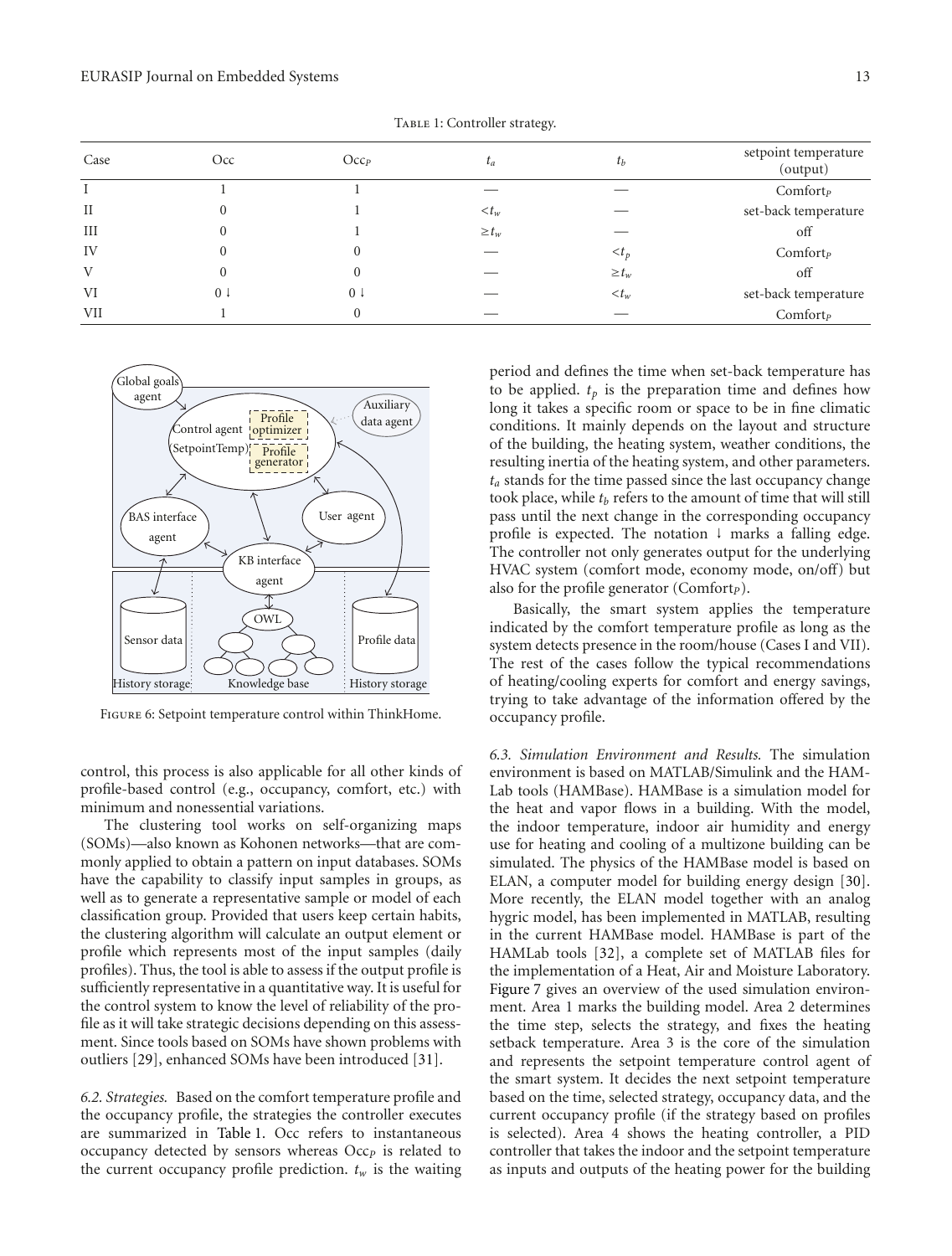|                          | Profiles | On/off | Schedule | Combined | Best value |
|--------------------------|----------|--------|----------|----------|------------|
| Q(Kwh)                   | 1.30     | 1.13   | 1.47     | 1.25     | lowest     |
| $dT$ ( $^{\circ}$ C)     | 0.10     | 0.25   | 0.32     | 0.17     | lowest     |
| $TiC$ (hours)            | 127.8    | 111.0  | 126.8    | 117.8    | highest    |
| TtC (hours)              | 11.3     | 28.0   | 12.2     | 21.3     | lowest     |
| Q(Kwh)                   | 1.22     | 1.03   | 1.46     | 1.21     | lowest     |
| $dT$ ( $^{\circ}$ C)     | 0.13     | 0.31   | 0.82     | 0.17     | lowest     |
| $TiC$ (hours)            | 94.9     | 76.9   | 88.3     | 88.8     | highest    |
| T <sub>t</sub> C (hours) | 16.1     | 34.1   | 22.8     | 22.2     | lowest     |

Table 2: Simulation results.

*Q*: consumption

*dT*: difference between real and desired temperature

*TiC*: time while the system keeps comfort conditions

*TtC*: time needed to reach comfort conditions.

model's heating system. The components not circled are used for visualization, data management, and storage.

Weather data for the simulation is obtained from real weather databases (that are already supplied by HAMLab). Data reflecting the occupancy are taken from Leako System Database. This database actually stores data on the water usage from more than 700 dwellings over the past 5 years, but can also be exploited to provide occupancy data. Out of the huge data amounts, five dwellings and 16 days are selected and taken into account. For the simulation, the setback temperature has been fixed to 18◦C and the comfort temperature is set to 23 $^{\circ}$ C. The preparation time ( $t<sub>p</sub>$ ) is fixed to 1 hour, while for the waiting time  $(t_w)$  4 hours have been assumed. As already mentioned, the heating controller is designed as PID controller with the parameters  $K_P = 2$ ,  $K_I = 0.8$ , and  $K_D = 0.4$ .

The different strategies are compared by means of four performance indices: total consumption of heating energy over time *Q*, average difference between real temperature and desired temperature when people are present *dT*, the total time the system matches the comfort temperature *TiCi*, and the necessary time to reach comfort temperatures *TtCi*.

Exemplary taken out of several test runs executed for the five dwellings, Table 2 presents two of the simulation results. It shows, that as long as only the energy savings are valued, the On/off strategy performs best, with the profilebased strategy still being within reach. The explanation for the extreme energy savings is the fact that heating is only turned on if a presence is detected. Nevertheless, it can also be observed that the comfort-related indices (*dT*, *TiCi*, and *TtCi*) of the On/off strategy for the given test cases are quite bad and, thus, it must be concluded that users do not feel fully comfortable in these situations. In contrast to that, the strategy based on profiles exhibits the best performance when focusing on the comfort indexes, thus confirming the usefulness of our approach.

Figure 8 shows some characteristics of the strategy based on profiles. Detail 1 shows a nondesirable (yet possible) situation, in which the smart system does not expect people coming home in a long time and decides to switch off the heating. However, there is unexpected occupancy and the system has to switch on again to reach comfort temperature

as soon as possible. In this case, the strategy shows the same behavior as the On/off Strategy. Details 2 and 3 mark the main advantage of the profile-based strategy: the profile is a powerful tool to (correctly) predict the next occupancy and thus the system adjusts the temperature before somebody arrives. Detail 3 shows this fact and also how the comfort temperature drops due to the profile (or a manual change in the setpoint temperature). In addition, it changes to setback when the dwelling becomes unoccupied but recovers comfort values as soon as people return.

## **7. Related Work**

There already exist some preliminary works which attempt to integrate some aspects of a smart home with the help of ontologies. Retkowitz and Pienkos [33] describe a possibility to integrate heterogeneous services in smart homes. It is based on an ontology mapping for semantically equivalent service interfaces. In [34] the respective system architecture is specified in more detail. Different service layers are exemplified with the help of use cases. Main achievements are the unified service interfaces that enable a continuous specification, configuration and deployment process.

In [35] Chen et al. propose an ontology-based system for a smart meeting room. They introduce several use cases for a meeting room and employ context reasoning. Another approach for ontology-grounded context reasoning is taken in [36], where the suggested system uses OWL for context modeling. Benta et al. [37] describe a multiagent system working with an ontology mapping of the environment. The work also focuses on context awareness as well as user tracking and especially user behavior. Although these articles show some promising approaches in the field of context modeling and context awareness, architectural or energy deliberations is not sufficiently considered. The authors of [38] propose a system which is based on J2EE and also uses multiple agents in combination with an ontology. The focus of their system is put on the industrial sector, in particular targeting logistics and scheduling applications. Nevertheless, their study is a rare example of the practical application of an ontology-based multiagent approach in a large real-world system.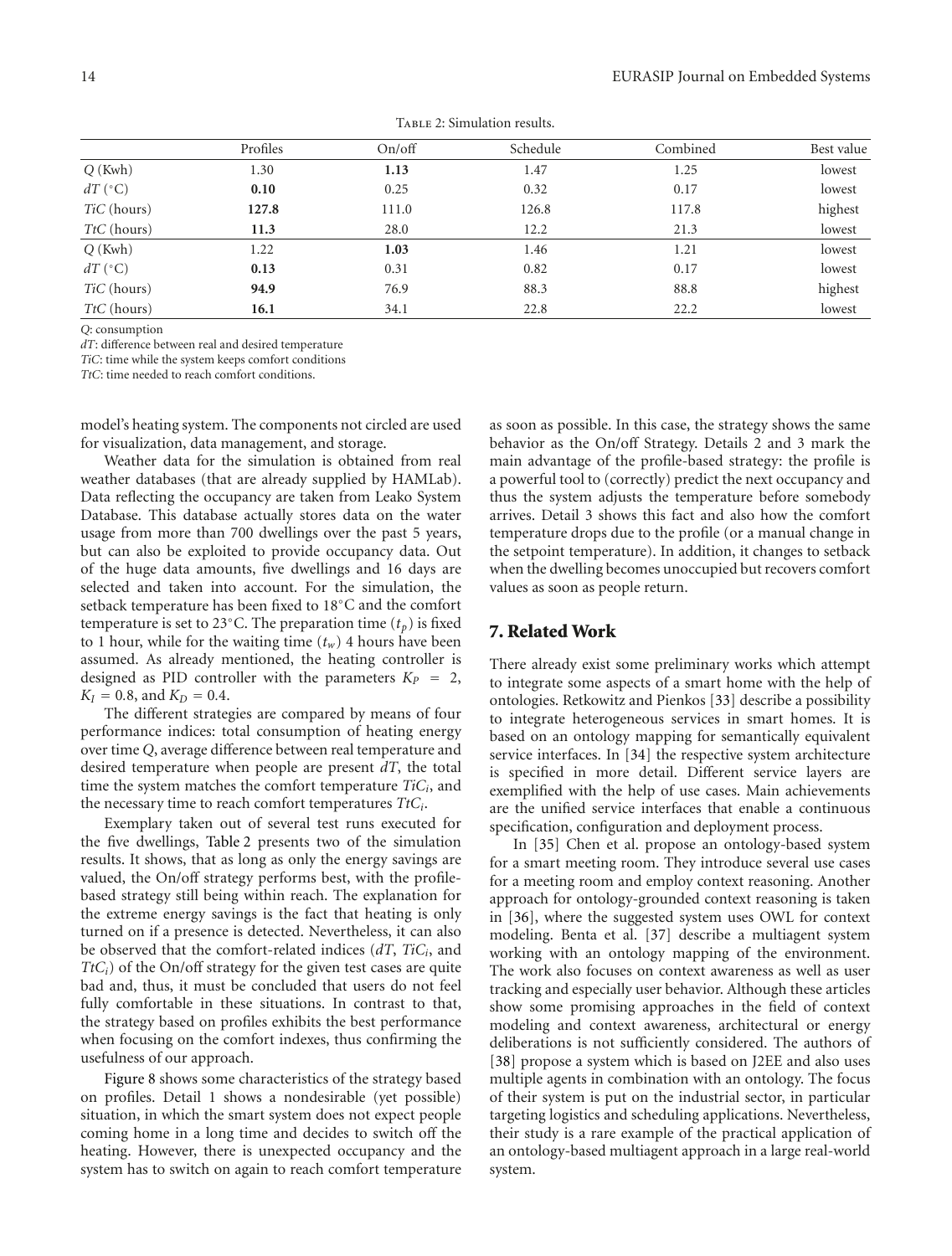

FIGURE 7: Simulation environment for strategy comparison.

The article [39] proposes an ontology that allows a vendor-independent representation of a domotic system (DogOnt). In addition, the authors propose a reasoning mechanism that supports the integration of new domotic components into existing systems. However, the integration in a multiagent system as well as energy efficiency considerations is not in explicit focus. The authors of [40] further describe the design of a requirement ontology in order to support an automatic design process of building automation systems.

Also some works that at least touch the architectural constraints for ontology-based smart home control can be found. The DogOnt project mentions an extension to the architectural domain for the proposed system but does not implement it. The DomoML project [15] proposes a taxonomy which emphasizes household appliances and takes into account their location, but does not deal with the building structure explicitly. The authors of [41] present their ideas on how to map data represented in Industry Foundation Classes to OWL. The proposed method is exemplified on the Sydney Opera House [42]. The ontology representation however mainly puts emphasis on the field of facility management.

While not focusing on ontologies, an integrated approach can also be observed in the inHaus project in Duisburg, Germany [43]. The IT infrastructure combines different technologies (ZigBee, WLAN network, RSSI-based people tracking system, UHF RFID gate, mobile LF- and UHF-Reader units, etc.) with the help of a middleware layer.

In the context of inHaus, the authors of [44] also propose a generic probabilistic reasoning framework for networked homes based on ontologies, however, more than the specific application in a smart home, a generic framework approach is followed.

Some interesting works are also found in the field of agent technologies applied to control a smart home. For example, the University of Essex developed iDorm [45], an intelligent dormitory that operates with multiple systems and networks. It consists of an adaptive agent that uses fuzzy algorithms to work in a lifelong learning mode, assimilating the users' needs and preferences. On the other hand, works like HomePort [46] simply propose a way to connect different home control systems through an intelligent gateway, exclusively attending the broad variety of existing technological solutions in the residential sector.

Putting focus on multiagent concepts, the OSGi (formerly Open Services Gateway initiative) platform has proposed to implement an agent-based framework [47]. This project pursues the integration of different domotic devices allowing remote control and fault diagnosis. UPnP (Universal Plug and Play) in combination with an agent framework is used for device discovery, registry, and management.

Multiagent architectures have also been proposed specifically for wireless sensor networks [48]. Here, the effort focuses on developing a cooperative and distributed control system with conflict resolution and users' behavior identification capabilities under a wireless infrastructure (ZigBee). Moreover, the multiagent concept can be understood in a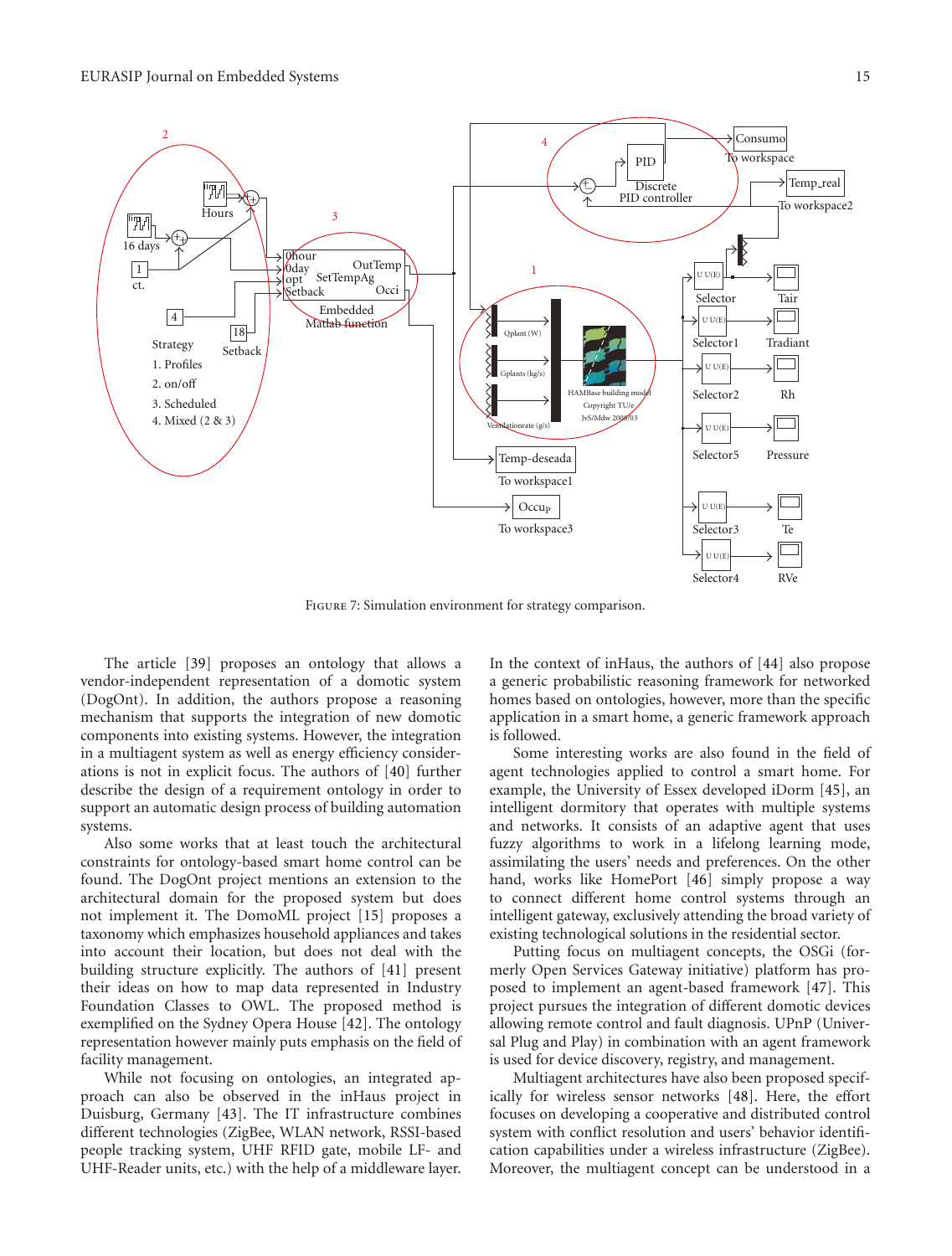

Figure 8: Profile-based strategy.

different way. Chen and Tseng [49] define space agents, which are distinguished by house zoning and commanded by a governor agent. UPnP and Microsoft's SCP (Simple Control Protocol) are used to communicate and manage the whole system. In the MavHome project, Cook et al. [50] propose the use of an MAS in the home that is capable of learning inhabitant behavior. Data is gathered using agents that communicate with the help of the Common Object Request Broker Architecture (CORBA). The relationship and communication within an agent network is discussed in the MASBO project (Multiagent System for Building Control) [51]. It concentrates on the study of agents' negotiation as a technique to reach effective consensus of agents. With respect to control strategies, Mozer's Adaptive House in Colorado [52] can be mentioned. Neural networks have been used for control intelligence, targeting a home that programs itself. The effort is mainly put on inferring patterns from the inhabitants' lifestyle and performing actions under prediction assessments. Exploitation of energy savings potential is however treated only as a subgoal.

Although all articles specialize on one topic or another that is also relevant for ThinkHome, none of them touches all important aspects of intelligent smart homes in a comprehensive way. Different MAS are specified, but mostly fail to ground agents in a knowledge base. Also most agent systems propose some context awareness approach, but few exploit the MAS to increase energy efficiency. Ontologybased approaches mainly support context awareness and integration of heterogeneous sensor networks. Even if extended with agent systems, important considerations on

building structure, user behavior, or energy-related topics are still not modeled in a knowledge base.

Main advantage and distinguishing characteristic of the ThinkHome system is therefore the comprehensive approach that takes into account all important aspects collectively: a knowledge representation modeling energy, user, context, building, comfort and automation system aspects complemented by an intelligent MAS that autonomously makes use of these data to control the smart home in an energyefficient and comfort-oriented way. Nevertheless, selected project parts were considered as a starting point for the specification of the respective concepts in ThinkHome. This concerns especially context awareness and artificial intelligence mechanisms.

## **8. Conclusion and Outlook**

This paper presented a comprehensive approach to fully unleash the energy savings potential of smart homes. Novel use cases that would technically already be feasible are not executed due to a lack of information in the system, and therefore act as a starting point for the system design. The proposed system architecture builds on a knowledge base that achieves the integration of previously unconsidered information. Starting from a multitude of new parameters coming from the architecture, engineering and construction domain like materials, thermal properties, building layout and orientation, as well as miscellaneous external data, it also integrates conventional data in a unified way. As we have shown, by choosing an ontology to implement the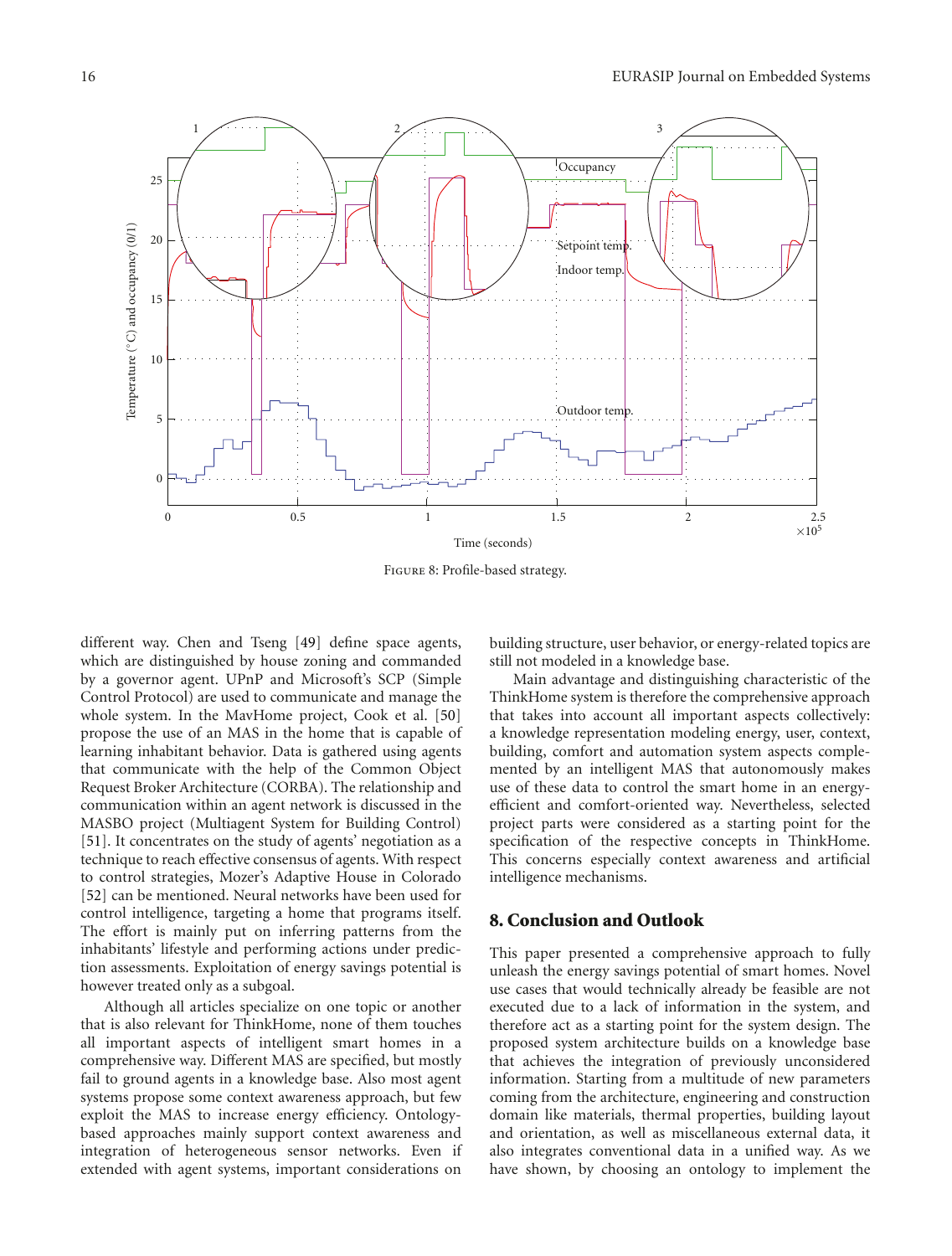knowledge base, we introduced a first part of the system intelligence, namely, knowledge inference and reasoning, at a very early design stage. It allowed us to make some decisions already on the data level, thus facilitating the higher control tasks.

The comprehensive knowledge storage was complemented by a multiagent system, that finally uses all the stored knowledge to realize a more energy efficient building operation. As an example we showed how optimized profiling schemes are embedded in the agent system and evaluated the energy savings and comfort gains of this control strategy, which showed very promising results. The design of our multiagent system was also geared to build a modular architecture that allows an easy integration of intelligent control strategies, interfacing with additional (external) services (e.g., a context inference service), as well as the flexible extension and exchange of existing or new components.

Additionally, we showed that the ThinkHome approach considers different aspects that too often have been neglected in previous approaches.

- (i) designing an open system, that (inter)operates on open standards and open software and provides open interfaces to other systems and domains,
- (ii) centering the system on the user to increase user acceptance, yet building an autonomous, not patronizing and unobtrusive system,
- (iii) realizing an intelligent system that transparently integrates different parts (devices, protocols, parameters, data) to achieve higher energy efficiency and comfort.

Still the work on such a comprehensive system will not be finished soon. Future work will deal with fathoming the possibilities how ThinkHome could most reasonably be coupled with other systems, for example, smart grids or demand side management applications. We will also have a closer look on how multiple ThinkHome equipped homes could be connected to be able to for example, exchange learnt knowledge as well as to cooperate on energy production/usage on a neighborhood or even district level. Furthermore, a focus will be put on the evaluation and integration of conflict resolution mechanisms (e.g., weighting schemes, Markov diagrams, neuro-fuzzy approaches) to resolve potential conflicts of different user goals as well as of energy-efficient versus comfort-oriented building operation. Finally, the system implementation will be accompanied by a refinement and extension of the presented simulation framework. The simulation will be used to test and evaluate the ThinkHome approach on the long term and also to select and improve further intelligent control strategies.

## **Acknowledgment**

The work presented in this paper was funded by the HdZ+ fund of the Austrian Research Promotion Agency FFG under the project 822170.

### **References**

- [1] W. Kastner, G. Neugschwandtner, S. Soucek, and H. M. Newman, "Communication systems for building automation and control," *Proceedings of the IEEE*, vol. 93, no. 6, pp. 1178– 1203, 2005.
- [2] D. Dietrich, G. Fodor, G. Zucker, and D. Bruckner, Eds., *Simulating the Mind*, Springer, New York, NY, USA, 2009.
- [3] J. Borggaard, J. A. Burns, A. Surana, and L. Zietsman, "Control, estimation and optimization of energy efficient buildings," in *Proceedings of the American Control Conference (ACC '09)*, pp. 837–841, June 2009.
- [4] K. Kappel, *Persuasive technology: ambient information systems for residential energy awareness*, Ph.D. dissertation, Vienna University of Technology, 2009.
- [5] "Intelligent use of buildings' energy information, a collaborative project co-funded by the European Commission," Project Homepage, http://www.intube.eu.
- [6] R. Janssen, "Towards energy efficient buildings in Europe (final report)," 2005, http://www.pan.ci.seattle.wa.us/environment/documents/TowardsEEBinEurope.pdf.
- [7] B. A. Miller, T. Nixon, C. Tai, and M. D. Wood, "Home networking with Universal Plug and Play," *IEEE Communications Magazine*, vol. 39, no. 12, pp. 104–109, 2001.
- [8] Digital Living Network Alliance (DLNA), "Networked device interoperability guidelines," 2006, http://www.dlna.org/.
- [9] European Commission Joint Research Center, "Electricity consumption and efficiency trends in the enlarged European Union—status report," Tech. Rep., Institute for Energy, 2006.
- [10] "DigitalSTROM.org," Project Homepage, http://www.digitalstrom.org/.
- [11] G. Rowlands, "Going green: using KNX-based smart control to save energy," HiddenWires Magazine, http://hiddenwires .co.uk/resourcesarticles2010/articles20100802-10.html.
- [12] T. R. Gruber, "A translation approach to portable ontology specifications," *Knowledge Acquisition*, vol. 5, no. 2, pp. 199– 220, 1993.
- [13] E. Sirin, B. Parsia, B. C. Grau, A. Kalyanpur, and Y. Katz, "Pellet: a practical OWL-DL reasoner," *Web Semantics*, vol. 5, no. 2, pp. 51–53, 2007.
- [14] B. Dong, K. Lam, Y. Huang, and G. Dobbs, "A comparative study of the IFC and gbXML informational infrastructures for data exchange in computational design support environments," in *Proceedings of the International Building Performance Simulation Association Conference (IBPSA '07)*, pp. 1530–1537, 2007.
- [15] L. Sommaruga, A. Perri, and F. Furfari, "DomoML-env: an ontology for human home interaction," in *Proceedings of the Italian Semantic Web Workshop*, pp. 14–16, 2005.
- [16] "OpenLink Virtuoso Universal Server," http://virtuoso.openlinksw.com/.
- [17] "Jena—A Semantic Web Framework for Java," Project Homepage, http://jena.sourceforge.net/.
- [18] "SPARQL Query Language for RDF," W3C Rec. January 2008, http://www.w3.org/TR/rdf-sparql-query/.
- [19] M. Wooldridge, *An Introduction to Multiagent Systems*, John Wiley & Sons, New York, NY, USA, 2nd edition, 2009.
- [20] M. Bratman, *Intention, Plans, and Practical Reason*, Harvard University Press, Cambridge, Mass, USA, 1987.
- [21] F. Bellifemine, G. Caire, A. Poggi, and G. Rimassa, "JADE: a software framework for developing multi-agent applications. Lessons learned," *Information and Software Technology*, vol. 50, no. 1-2, pp. 10–21, 2008.